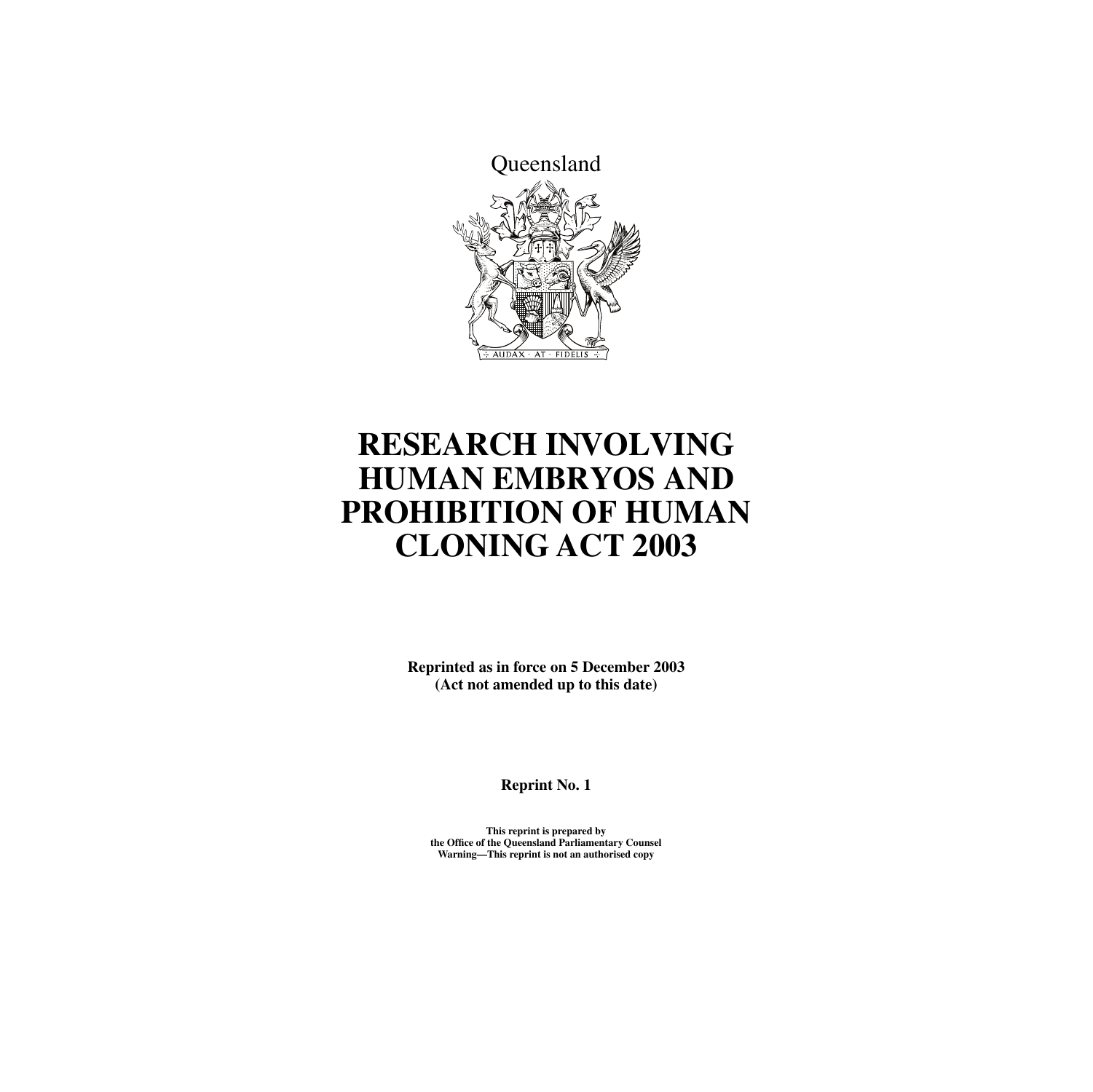## **Information about this reprint**

This Act is reprinted as at 5 December 2003.

Minor editorial changes allowed under the provisions of the Reprints Act 1992 mentioned in the following list have also been made to—

- omit provisions that are no longer required (s 40)
- omit the enacting words (s 42A)
- make all necessary consequential amendments  $(s \, 7(1)(k))$ .

This page is specific to this reprint. A table of reprints is included in the endnotes.

#### **Also see endnotes for information about when provisions commenced.**

#### **Dates shown on reprints**

**Reprints dated at last amendment** All reprints produced on or after 1 July 2002, hard copy and electronic, are dated as at the last date of amendment. Previously reprints were dated as at the date of publication. If a hard copy reprint is dated earlier than an electronic version published before 1 July 2002, it means the legislation was not further amended and the reprint date is the commencement of the last amendment.

If the date of a hard copy reprint is the same as the date shown for an electronic version previously published, it merely means that the electronic version was published before the hard copy version. Also, any revised edition of the previously published electronic version will have the same date as that version.

**Replacement reprint date** If the date of a hard copy reprint is the same as the date shown on another hard copy reprint it means that one is the replacement of the other.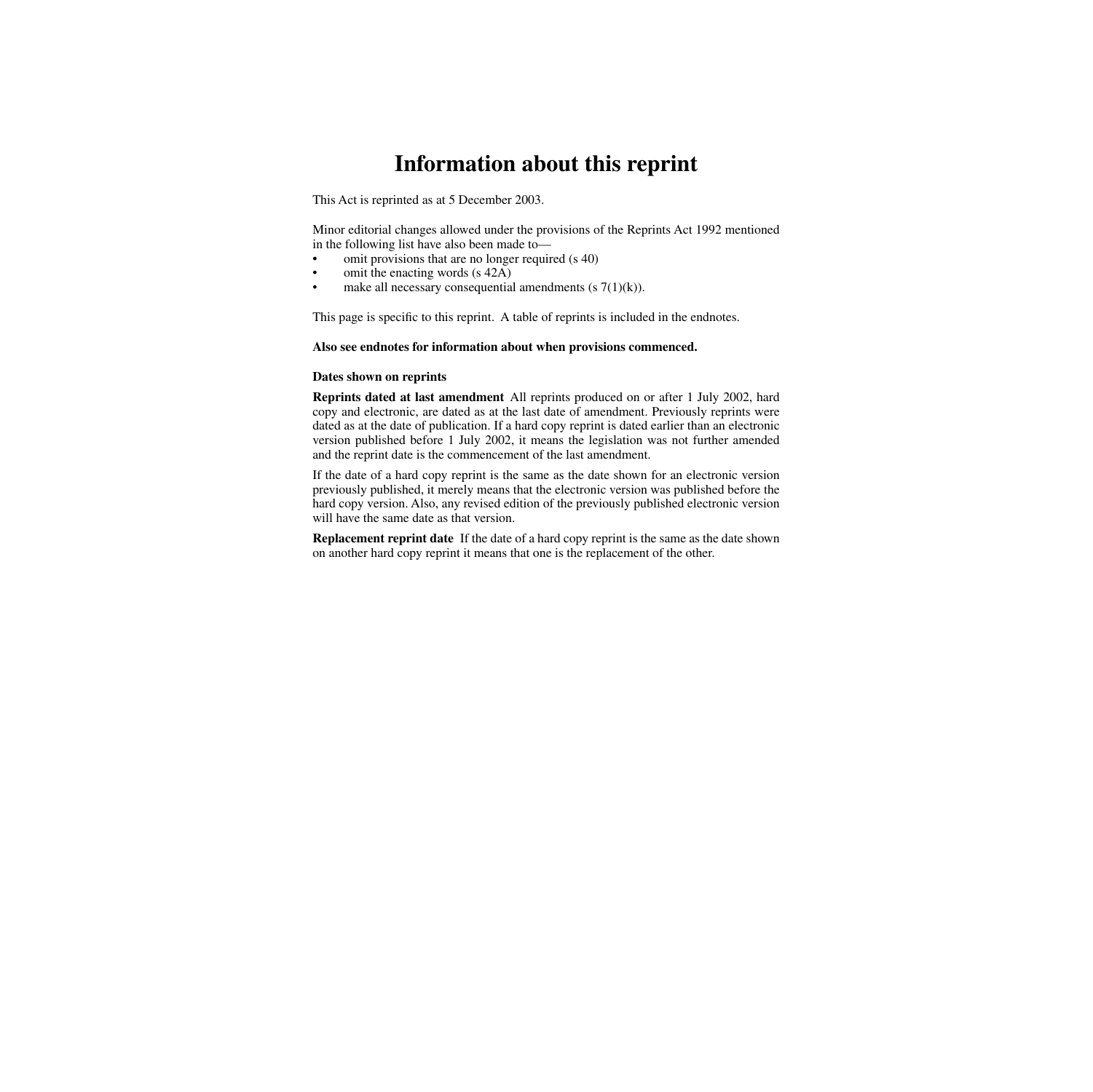**Queensland**



## **RESEARCH INVOLVING HUMAN EMBRYOS AND PROHIBITION OF HUMAN CLONING ACT 2003**

#### **TABLE OF PROVISIONS**

#### Section Page 2014 and the Section Page 2014 and the Section Page 2014 and the Section Page

#### **[PART 1—PRELIMINARY](#page-6-0)**

| <b>PART 2-PROHIBITED PRACTICES</b> |  |
|------------------------------------|--|

#### *[Division 1—Human cloning](#page-8-2)*

| 7  |                                                                                  | 7 |
|----|----------------------------------------------------------------------------------|---|
| 8  | Offence—placing a human embryo clone in the human body or the                    | 8 |
| 9  | No defence that human embryo clone could not survive $\dots\dots\dots\dots\dots$ | 8 |
|    | Division 2—Other prohibited practices                                            |   |
| 10 | Offence—creating a human embryo other than by fertilisation, or                  | 8 |
| 11 | Offence—creating a human embryo for a purpose other than achieving               | 8 |
| 12 | Offence—creating or developing a human embryo containing genetic                 | 9 |
| 13 | Offence—developing a human embryo outside the body of a woman                    | 9 |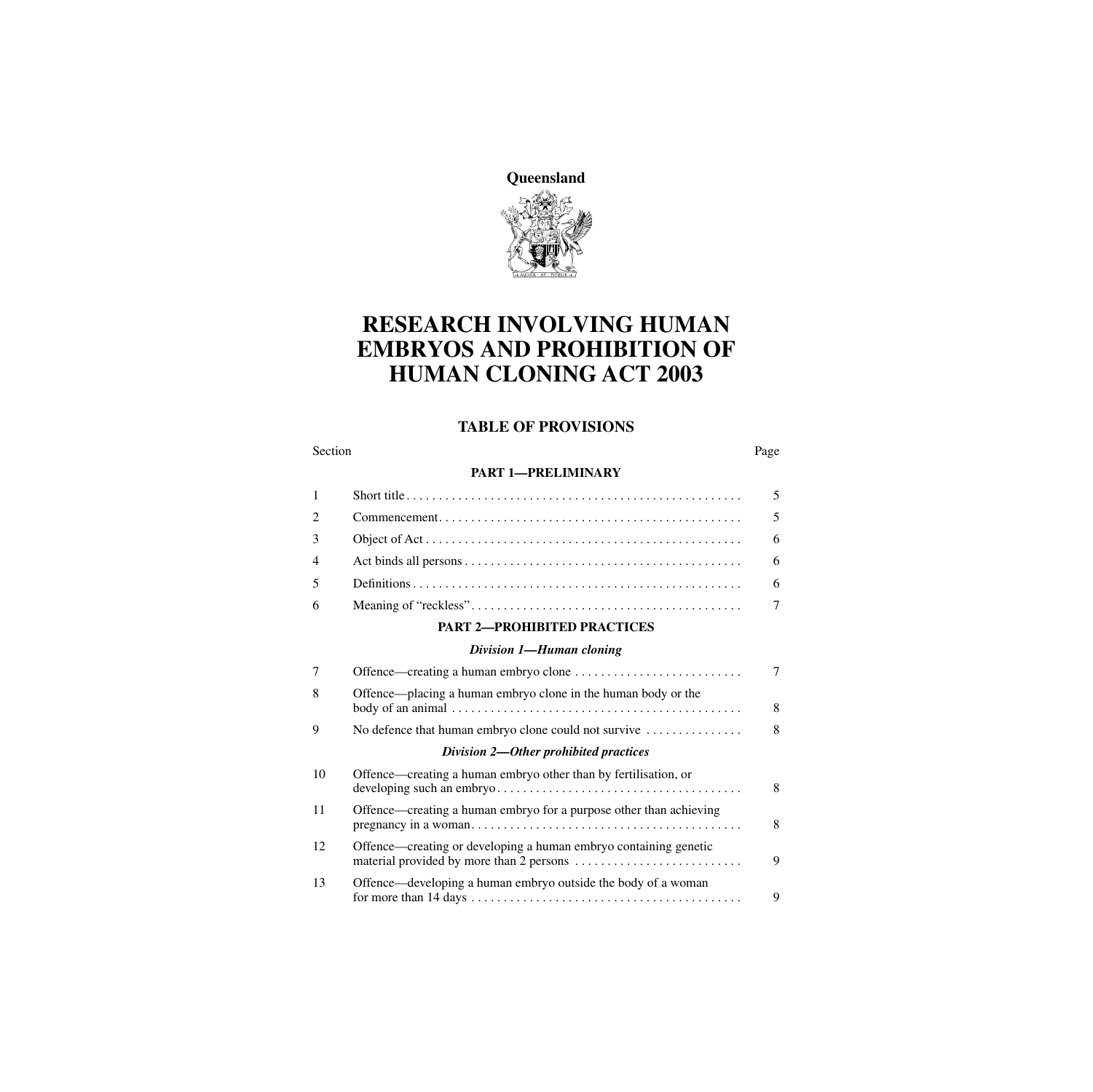| 14 | Offence—using precursor cells from a human embryo or a human fetus        | 9  |
|----|---------------------------------------------------------------------------|----|
| 15 |                                                                           | 9  |
| 16 | Offence—collecting a viable human embryo from the body of a woman         | 10 |
| 17 | Offence—creating a chimeric or hybrid embryo                              | 10 |
| 18 |                                                                           | 10 |
| 19 |                                                                           | 10 |
| 20 | Offence—commercial trading in human eggs, human sperm or<br>human embryos | 11 |
|    | PART 3-REGULATION OF CERTAIN USES INVOLVING<br><b>EXCESS ART EMBRYOS</b>  |    |
|    | Division 1-Interpretation                                                 |    |
| 21 |                                                                           | 12 |
| 22 |                                                                           | 13 |
|    | Division 2-Offences                                                       |    |
| 23 |                                                                           | 14 |
| 24 | Offence—use of embryo that is not an excess ART embryo                    | 15 |
| 25 |                                                                           | 15 |
|    | Division 3-Embryo Research Licensing Committee of the NHMRC               |    |
| 26 |                                                                           | 16 |
| 27 |                                                                           | 16 |
|    | Division 4-Licensing system                                               |    |
| 28 |                                                                           | 16 |
| 29 |                                                                           | 17 |
| 30 |                                                                           | 18 |
| 31 |                                                                           | 18 |
| 32 |                                                                           | 18 |
| 33 |                                                                           | 20 |
| 34 |                                                                           | 20 |
| 35 |                                                                           | 20 |
| 36 | Notification of variation, suspension or revocation of licence            | 20 |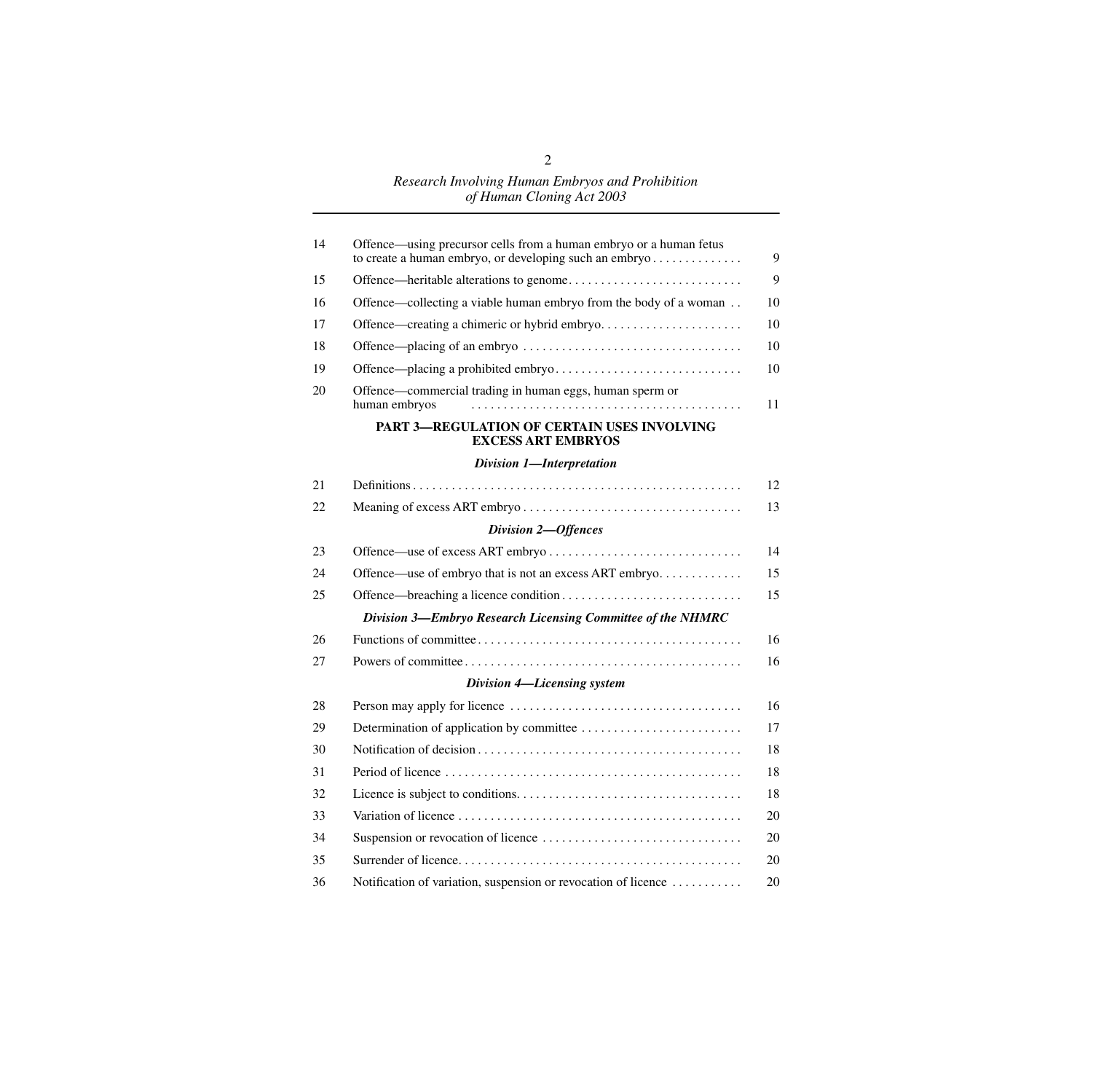|  | Division 5-Reporting and confidentiality |  |
|--|------------------------------------------|--|
|  |                                          |  |

| 37 | NHMRC Licensing Committee to make certain information<br>publicly available | 21 |
|----|-----------------------------------------------------------------------------|----|
| 38 | Confidential commercial information may only be disclosed in certain        | 21 |
|    | Division 6-Review provisions                                                |    |
| 39 |                                                                             | 23 |
| 40 |                                                                             | 24 |
|    | <b>PART 4-MONITORING POWERS</b>                                             |    |
| 41 |                                                                             | 24 |
| 42 |                                                                             | 25 |
| 43 | Powers available to inspectors for monitoring compliance                    | 25 |
| 44 |                                                                             | 26 |
| 45 |                                                                             | 27 |
| 46 | Inspector must produce identity card on request                             | 27 |
| 47 |                                                                             | 27 |
| 48 |                                                                             | 27 |
|    | <b>PART 5-MISCELLANEOUS</b>                                                 |    |
|    | Division 1-Review of Act                                                    |    |
| 49 |                                                                             | 28 |
|    | <b>Division 2-Matters about offences</b>                                    |    |
| 50 |                                                                             | 29 |
| 51 |                                                                             | 29 |
| 52 | Limitation on time for starting summary proceedings                         | 29 |
|    | <b>Division 3-Regulations</b>                                               |    |
| 53 |                                                                             | 30 |
|    | <b>PART 6-AMENDMENT OF ACTS</b>                                             |    |
|    | Division 1-Amendment of this Act                                            |    |
| 54 |                                                                             | 30 |
| 55 |                                                                             | 30 |
|    | SCHEDULE                                                                    | 31 |
|    | <b>DICTIONARY</b>                                                           |    |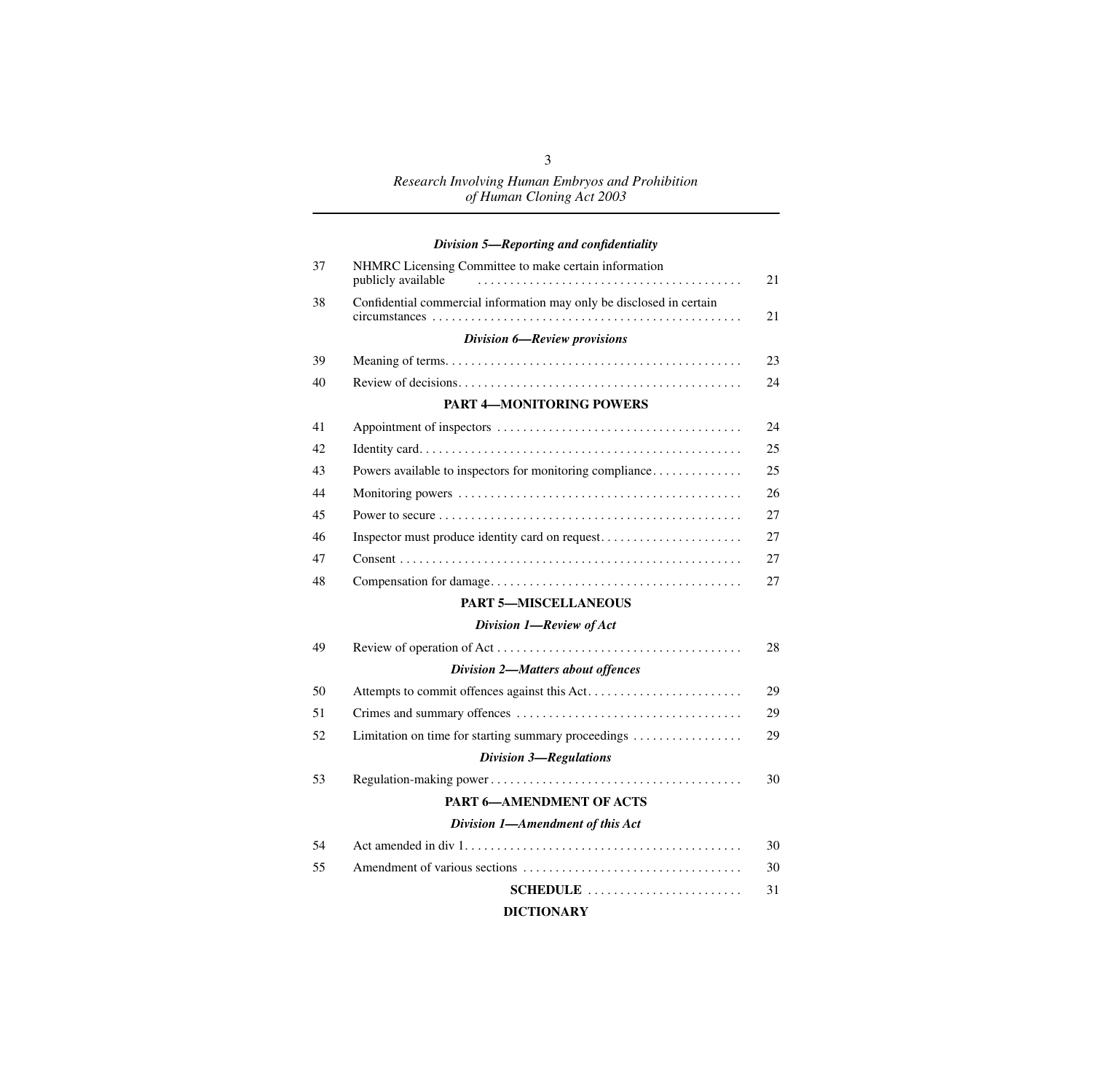#### **[ENDNOTES](#page-35-0)**

|                | 34 |
|----------------|----|
| 2              | 34 |
| $3^{\circ}$    | 34 |
| $\overline{4}$ | 35 |
| 5 <sup>5</sup> | 35 |
|                |    |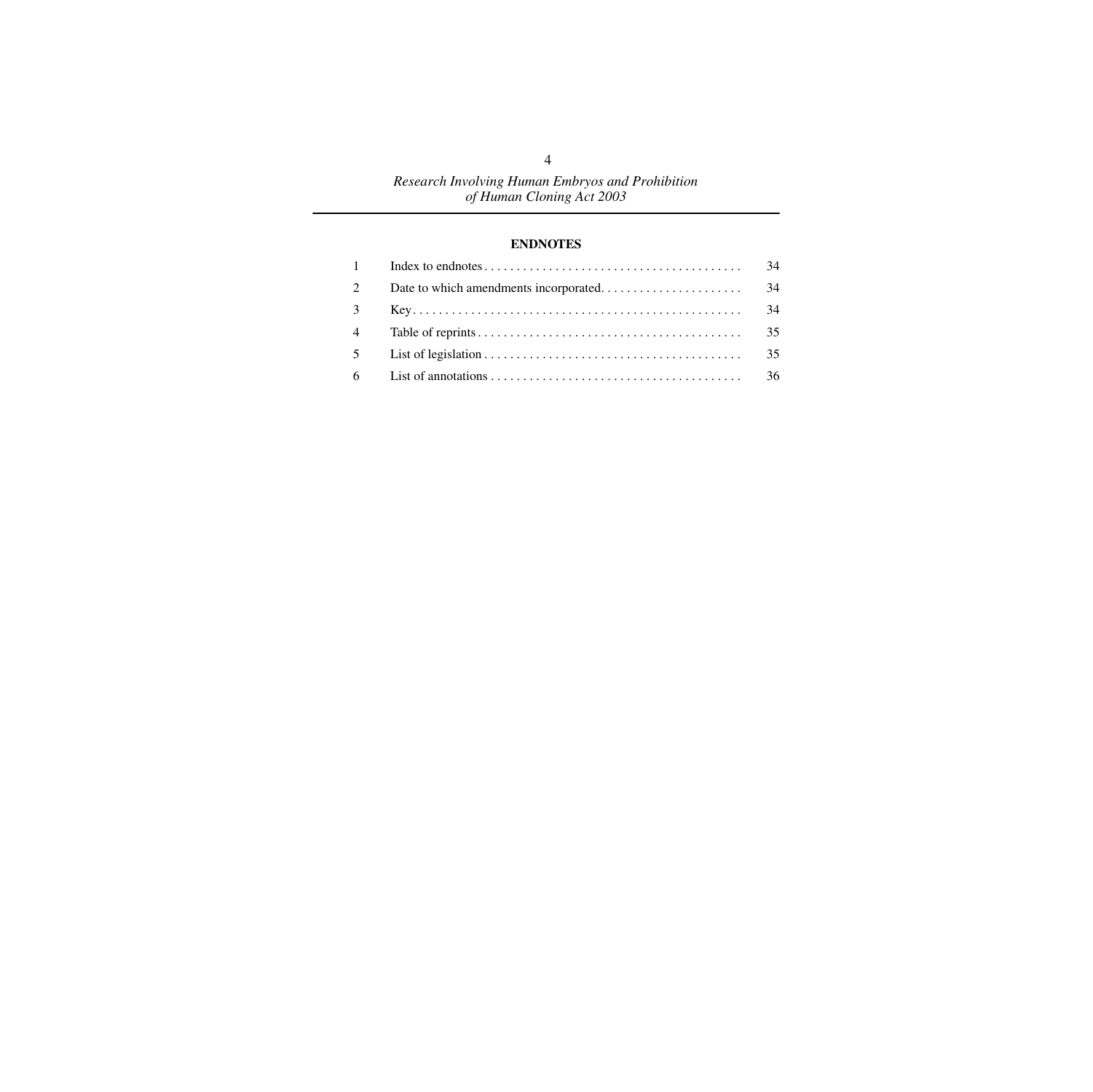## **RESEARCH INVOLVING HUMAN EMBRYOS AND PROHIBITION OF HUMAN CLONING ACT 2003**

[reprinted as in force on 5 December 2003]

**An Act to regulate certain activities involving the use of human embryos, to prohibit human cloning and other unacceptable practices associated with reproductive technology, and for related purposes**

## **PART 1—PRELIMINARY**

#### <span id="page-6-1"></span><span id="page-6-0"></span>**1 Short title**

This Act may be cited as the *Research Involving Human Embryos and Prohibition of Human Cloning Act 2003*.

#### <span id="page-6-2"></span>**2 Commencement**

**(1)** This Act, other than part 6, division  $1<sup>1</sup>$  commences on a day to be fixed by proclamation.

**(2)** Part 6, division 1, commences on whichever of the following days applies—

- (a) 5 April 2005;
- (b) if the Council of Australian Governments declares an earlier day by notice in the gazette—that earlier day.

<sup>1</sup> Part 6 (Amendment of Acts), division 1 (Amendment of this Act)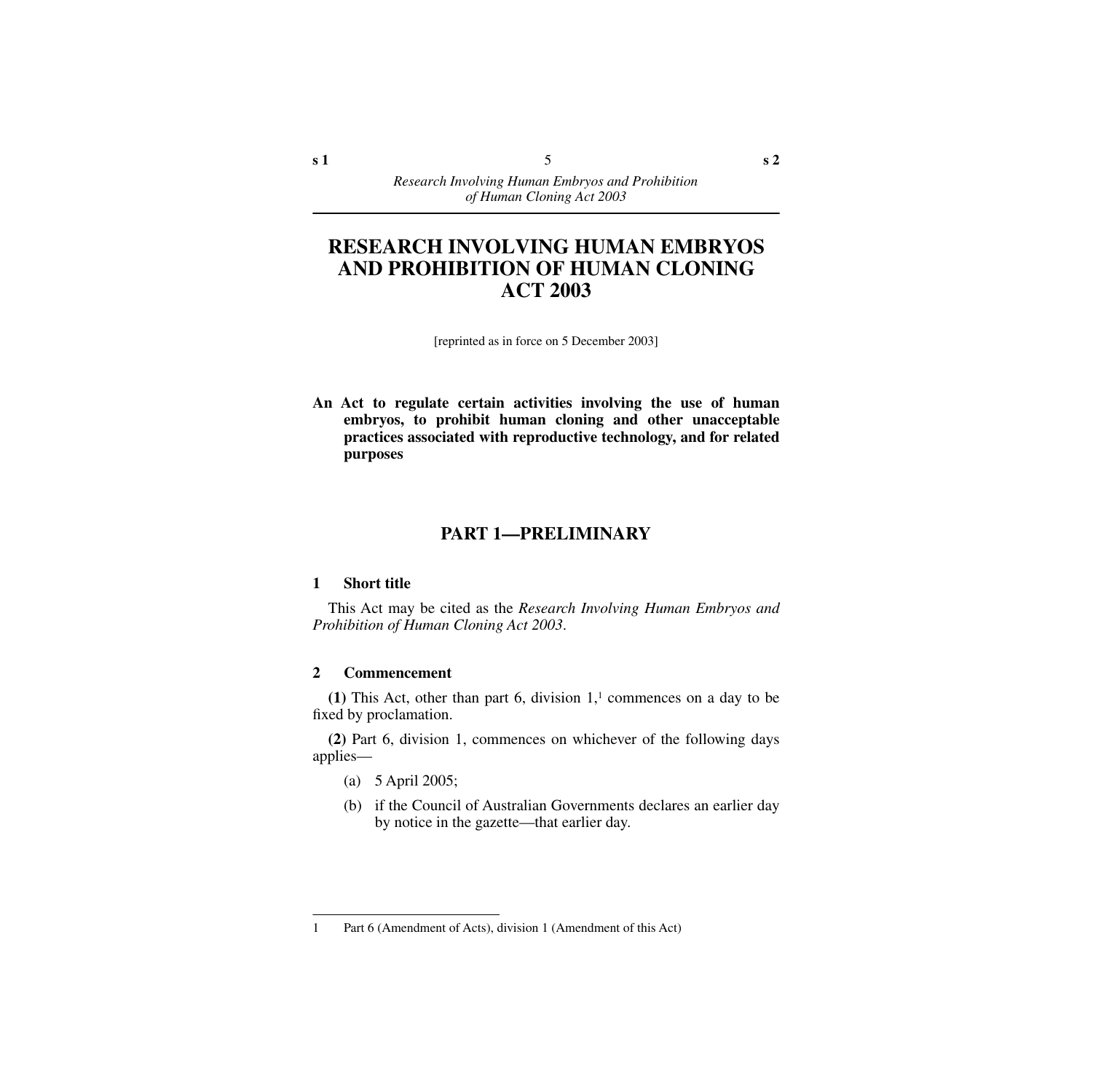#### <span id="page-7-0"></span>**3 Object of Act**

The object of this Act is to address concerns, including ethical concerns, about scientific developments in relation to human reproduction and the utilisation of human embryos—

- (a) by prohibiting certain practices; and
- (b) by regulating activities that involve the use of certain human embryos created by assisted reproductive technology.

#### <span id="page-7-1"></span>**4 Act binds all persons**

**(1)** This Act binds all persons, including the State, and, as far as the legislative power of the Parliament permits, the Commonwealth and the other States.

**(2)** Nothing in this Act makes the Commonwealth or a State liable to be prosecuted for an offence.

#### <span id="page-7-2"></span>**5 Definitions**

**(1)** The dictionary in the schedule defines particular words used in this Act.

**(2)** For the purposes of establishing that a human embryo clone is a genetic copy of a living or dead human—

- (a) it is sufficient to establish that the set of genes in the nuclei of the cells of the living or dead human has been copied; and
- (b) it is not necessary to establish that the copy is an identical genetic copy.

**(3)** For the purposes of the definition "human embryo" in the schedule, in working out the length of the period of development of a human embryo, any period when the development of the embryo is suspended is to be disregarded.

**(4)** For the purposes of the definition "human embryo clone" in the schedule, a human embryo that results from the technological process known as embryo splitting is taken not to be created by a process of fertilisation of a human egg by human sperm.

**(5)** The following provisions of the *Acts Interpretation Act 1954* do not apply to a reference to a spouse in this Act—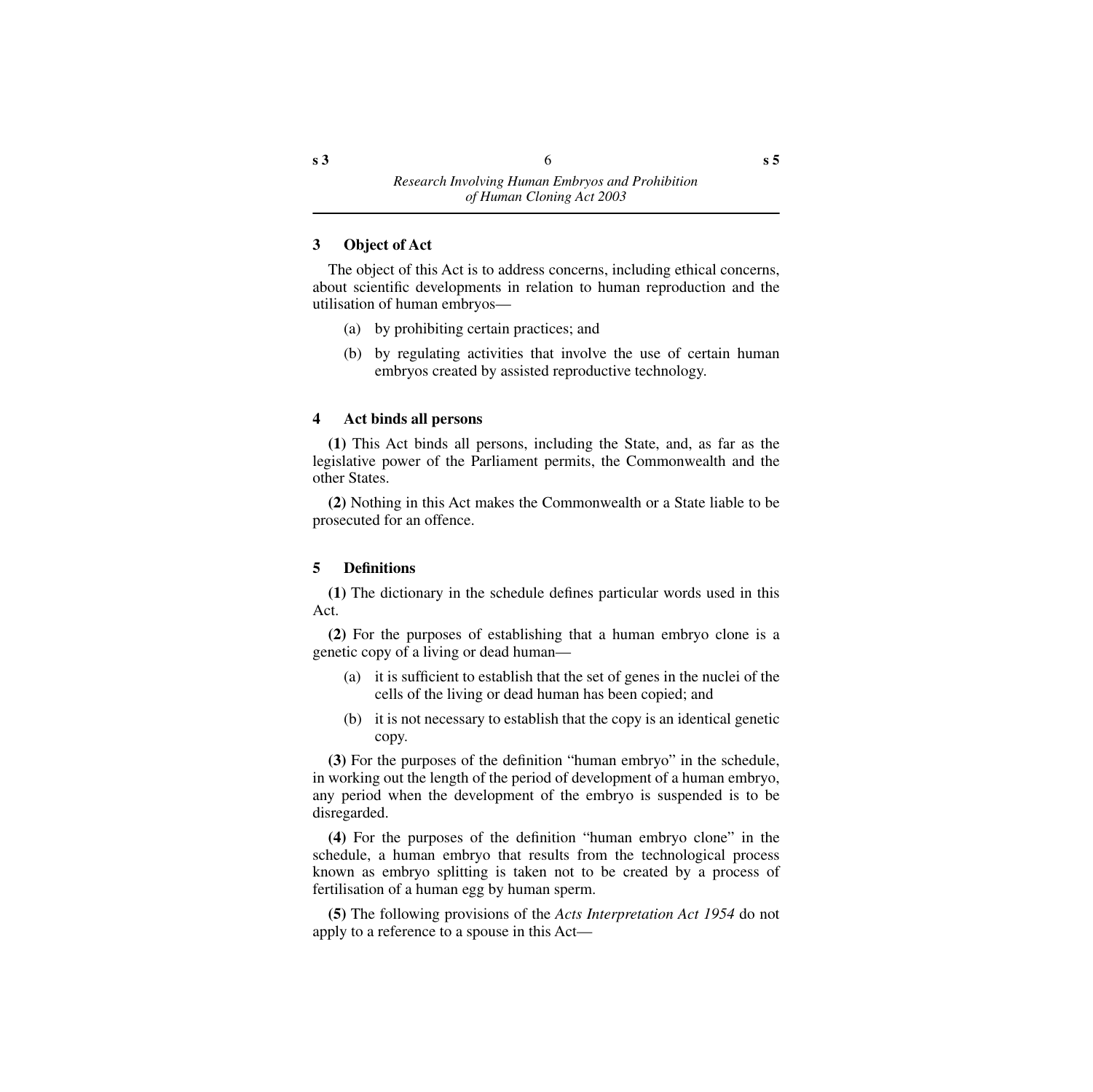- section  $32DA(6)^2$
- section 36, definition "spouse".

## <span id="page-8-0"></span>**6 Meaning of "reckless"**

**(1)** A person is **"reckless"** in relation to a circumstance if—

- (a) the person is aware of a substantial risk that the circumstance exists or will exist; and
- (b) having regard to the circumstances known to the person, it is unjustifiable to take the risk.

**(2)** A person is **"reckless"** in relation to a result if—

- (a) the person is aware of a substantial risk that the result will happen; and
- (b) having regard to the circumstances known to the person, it is unjustifiable to take the risk.
- <span id="page-8-1"></span>**(3)** It is a question of fact as to whether taking a risk is unjustifiable.

## **PART 2—PROHIBITED PRACTICES**

## *Division 1—Human cloning*

## <span id="page-8-3"></span><span id="page-8-2"></span>**7 Offence—creating a human embryo clone**

A person commits an offence if the person intentionally creates a human embryo clone.

Maximum penalty—15 years imprisonment.

<sup>2</sup> *Acts Interpretation Act 1954*, section 32DA (Meaning of "de facto partner")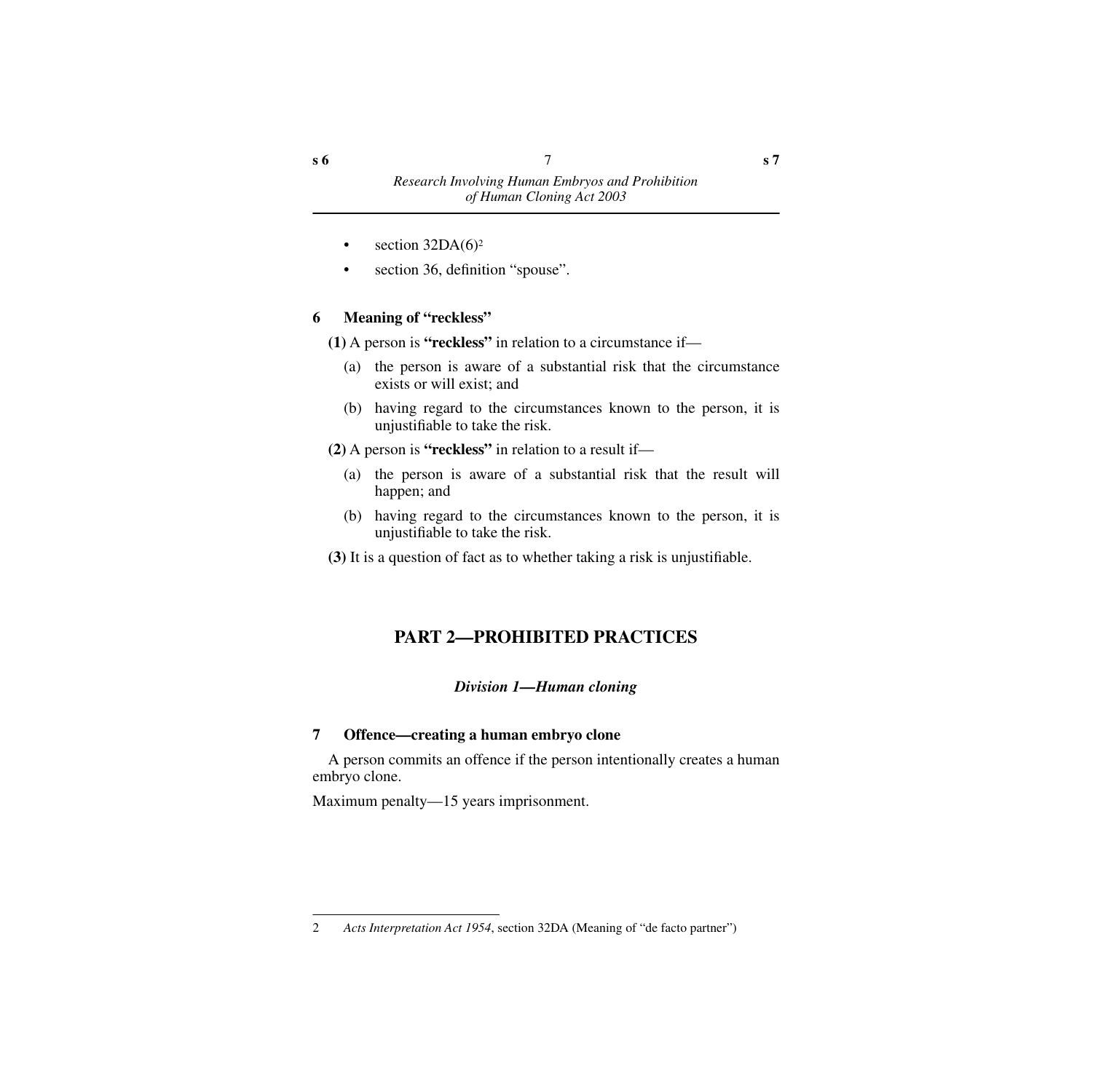#### <span id="page-9-0"></span>**8 Offence—placing a human embryo clone in the human body or the body of an animal**

A person commits an offence if the person intentionally places a human embryo clone in the body of a human or the body of an animal.

Maximum penalty—15 years imprisonment.

#### <span id="page-9-1"></span>**9 No defence that human embryo clone could not survive**

It is not a defence to an offence under section 7 or 8 that the human embryo clone did not survive or could not have survived.

#### *Division 2—Other prohibited practices*

#### <span id="page-9-3"></span><span id="page-9-2"></span>**10 Offence—creating a human embryo other than by fertilisation, or developing such an embryo**

A person commits an offence if the person intentionally creates a human embryo by a process other than the fertilisation of a human egg by human sperm, or intentionally develops a human embryo so created.

Maximum penalty—10 years imprisonment.

#### <span id="page-9-4"></span>**11 Offence—creating a human embryo for a purpose other than achieving pregnancy in a woman**

**(1)** A person commits an offence if the person intentionally creates a human embryo outside the body of a woman, unless the person's intention in creating the embryo is to attempt to achieve pregnancy in a particular woman.

Maximum penalty—10 years imprisonment.

**(2)** A defendant does not bear an evidential burden in relation to any matter in subsection (1).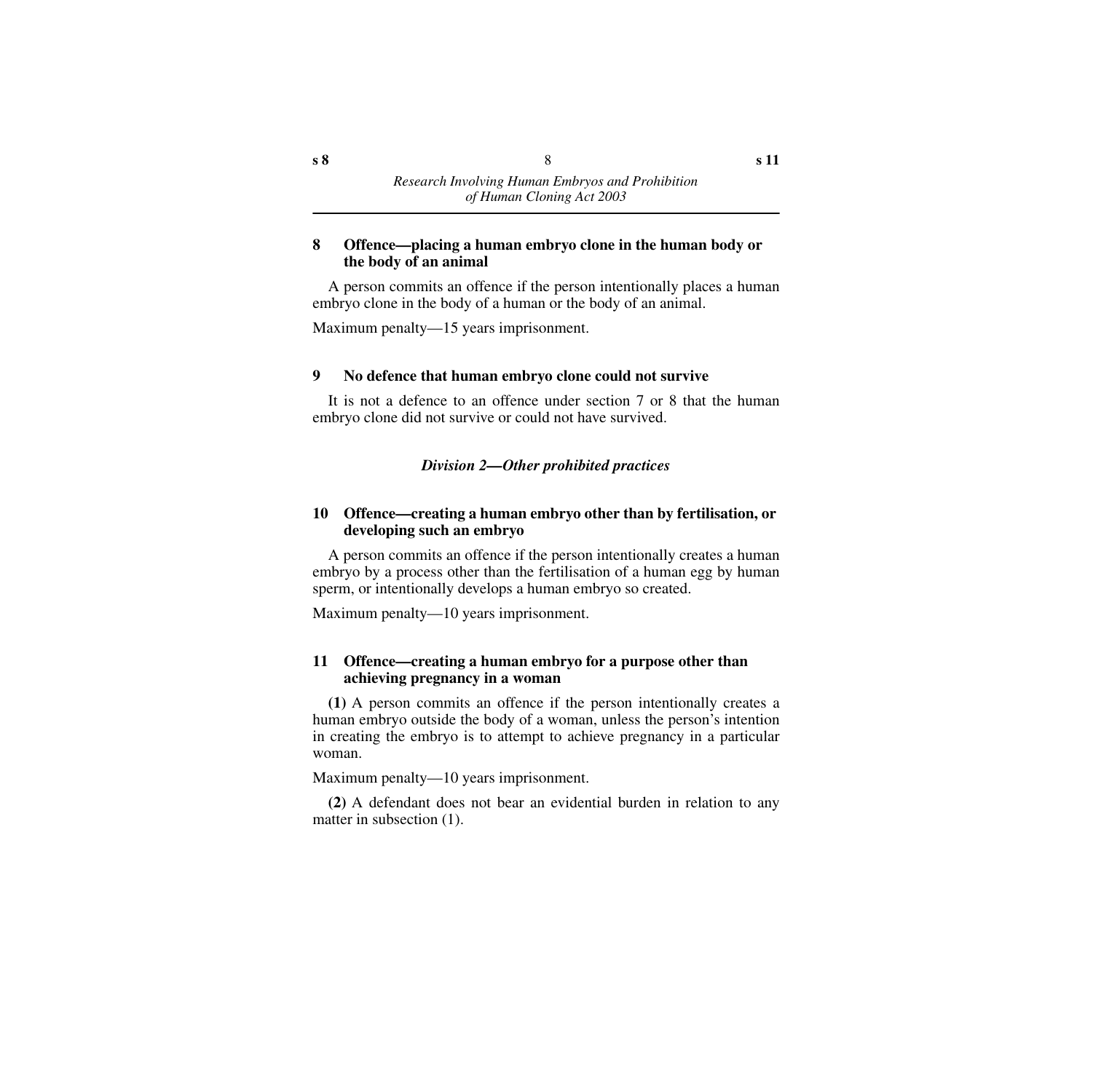#### <span id="page-10-0"></span>**12 Offence—creating or developing a human embryo containing genetic material provided by more than 2 persons**

A person commits an offence if the person intentionally creates or develops a human embryo containing genetic material provided by more than 2 persons.

Maximum penalty—10 years imprisonment.

#### <span id="page-10-1"></span>**13 Offence—developing a human embryo outside the body of a woman for more than 14 days**

A person commits an offence if the person intentionally develops a human embryo outside the body of a woman for a period of more than 14 days, excluding any period when development is suspended.

Maximum penalty—10 years imprisonment.

#### <span id="page-10-2"></span>**14 Offence—using precursor cells from a human embryo or a human fetus to create a human embryo, or developing such an embryo**

A person commits an offence if the person uses precursor cells taken from a human embryo or a human fetus, intending to create a human embryo, or intentionally develops an embryo so created.

Maximum penalty—10 years imprisonment.

#### <span id="page-10-3"></span>**15 Offence—heritable alterations to genome**

**(1)** A person commits an offence if—

- (a) the person alters the genome of a human cell in such a way that the alteration is heritable by descendants of the human whose cell was altered; and
- (b) in altering the genome, the person intended the alteration to be heritable by descendants of the human whose cell was altered.

Maximum penalty—10 years imprisonment.

**(2)** In this section—

**"human cell"** includes a human embryonal cell, a human fetal cell, human sperm or a human egg.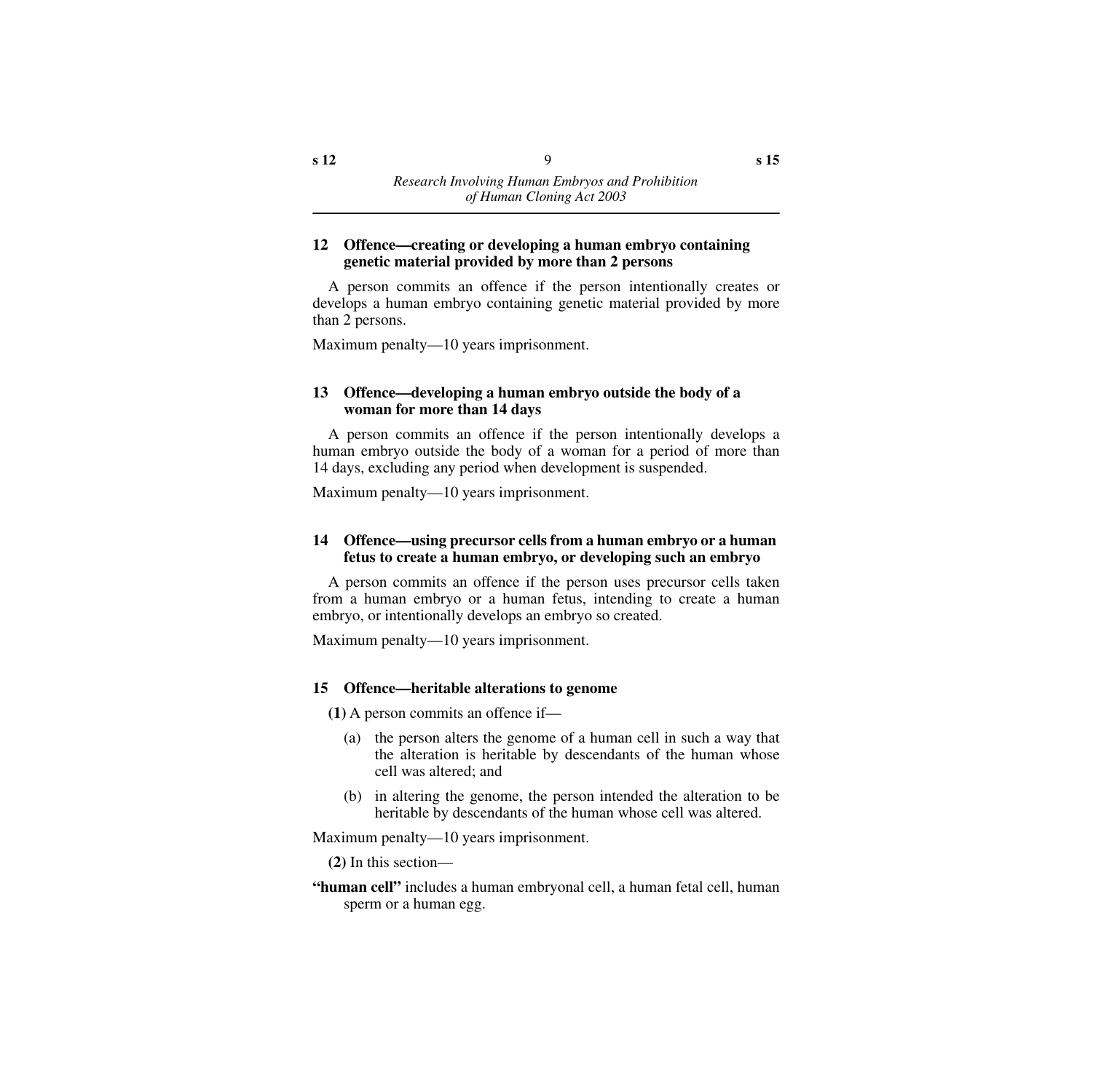#### <span id="page-11-0"></span>**16 Offence—collecting a viable human embryo from the body of a woman**

A person commits an offence if the person removes a human embryo from the body of a woman, intending to collect a viable human embryo.

Maximum penalty—10 years imprisonment.

## <span id="page-11-1"></span>**17 Offence—creating a chimeric or hybrid embryo**

**(1)** A person commits an offence if the person intentionally creates a chimeric embryo.

Maximum penalty—10 years imprisonment.

**(2)** A person commits an offence if the person intentionally creates a hybrid embryo.

Maximum penalty—10 years imprisonment.

## <span id="page-11-2"></span>**18 Offence—placing of an embryo**

**(1)** A person commits an offence if the person intentionally places a human embryo in an animal.

Maximum penalty—10 years imprisonment.

**(2)** A person commits an offence if the person intentionally places a human embryo in the body of a human, other than in a woman's reproductive tract.

Maximum penalty—10 years imprisonment.

**(3)** A person commits an offence if the person intentionally places an animal embryo in the body of a human for any period of gestation.

Maximum penalty—10 years imprisonment.

## <span id="page-11-3"></span>**19 Offence—placing a prohibited embryo**

**(1)** A person commits an offence if the person intentionally places an embryo in the body of a woman knowing that, or reckless as to whether, the embryo is a prohibited embryo.

Maximum penalty—10 years imprisonment.

**(2)** In this section—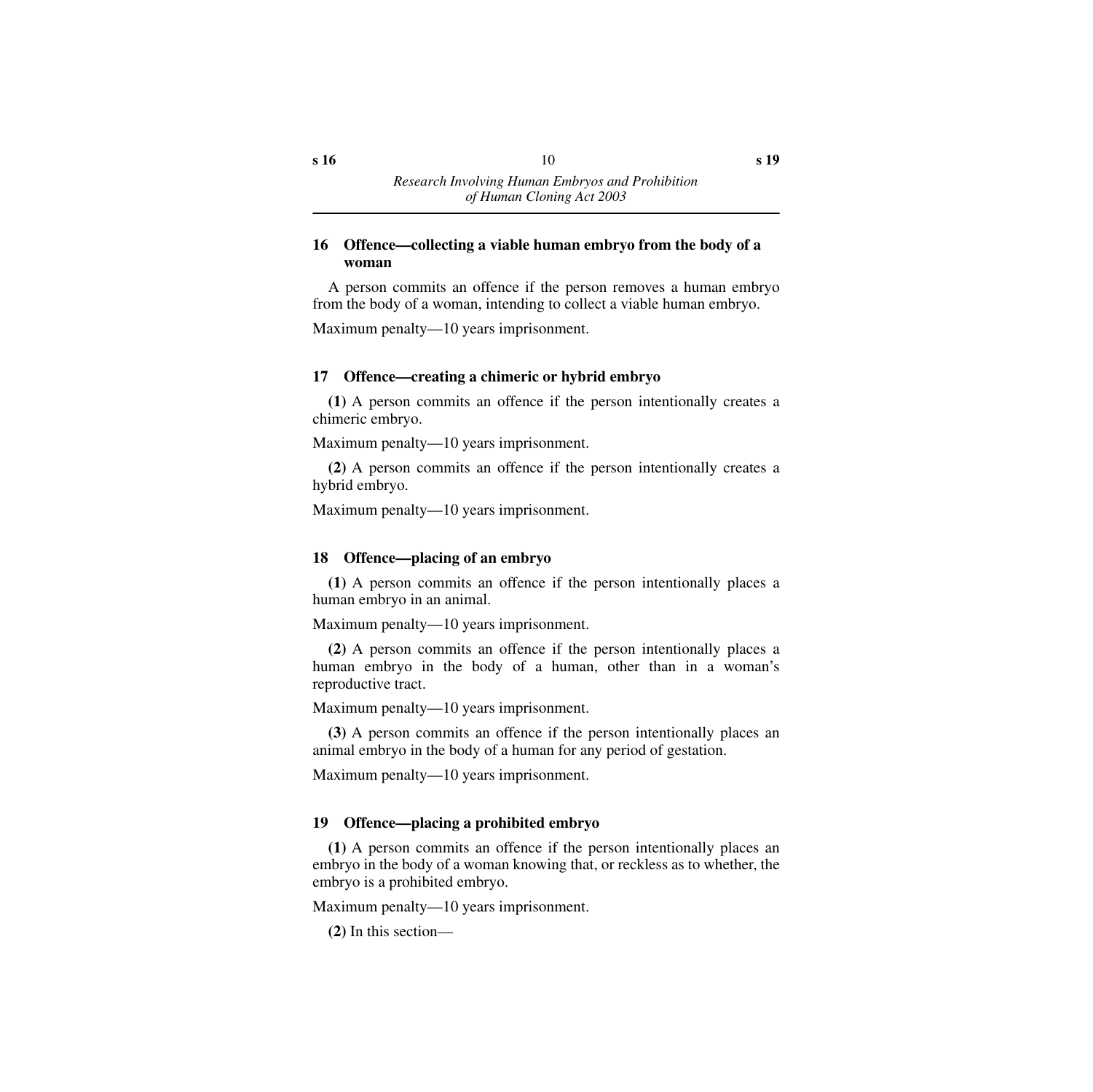#### **"prohibited embryo"** means—

- (a) a human embryo created by a process other than the fertilisation of a human egg by human sperm; or
- (b) a human embryo created outside the body of a woman, unless the intention of the person who created the embryo was to attempt to achieve pregnancy in a particular woman; or
- (c) a human embryo that contains genetic material provided by more than 2 persons; or
- (d) a human embryo that has been developing outside the body of a woman for a period of more than 14 days, excluding any period when development is suspended; or
- (e) a human embryo created using precursor cells taken from a human embryo or a human fetus; or
- (f) a human embryo that contains a human cell (within the meaning of section 15) whose genome has been altered in such a way that the alteration is heritable by human descendants of the human whose cell was altered; or
- (g) a human embryo that was removed from the body of a woman by a person intending to collect a viable human embryo; or
- (h) a chimeric embryo or a hybrid embryo.

#### <span id="page-12-0"></span>**20 Offence—commercial trading in human eggs, human sperm or human embryos**

**(1)** A person commits an offence if the person intentionally gives or offers valuable consideration to another person for the supply of a human egg, human sperm or a human embryo.

Maximum penalty—10 years imprisonment.

**(2)** A person commits an offence if the person intentionally receives, or offers to receive, valuable consideration from another person for the supply of a human egg, human sperm or a human embryo.

Maximum penalty—10 years imprisonment.

**(3)** In this section—

**"reasonable expenses"**—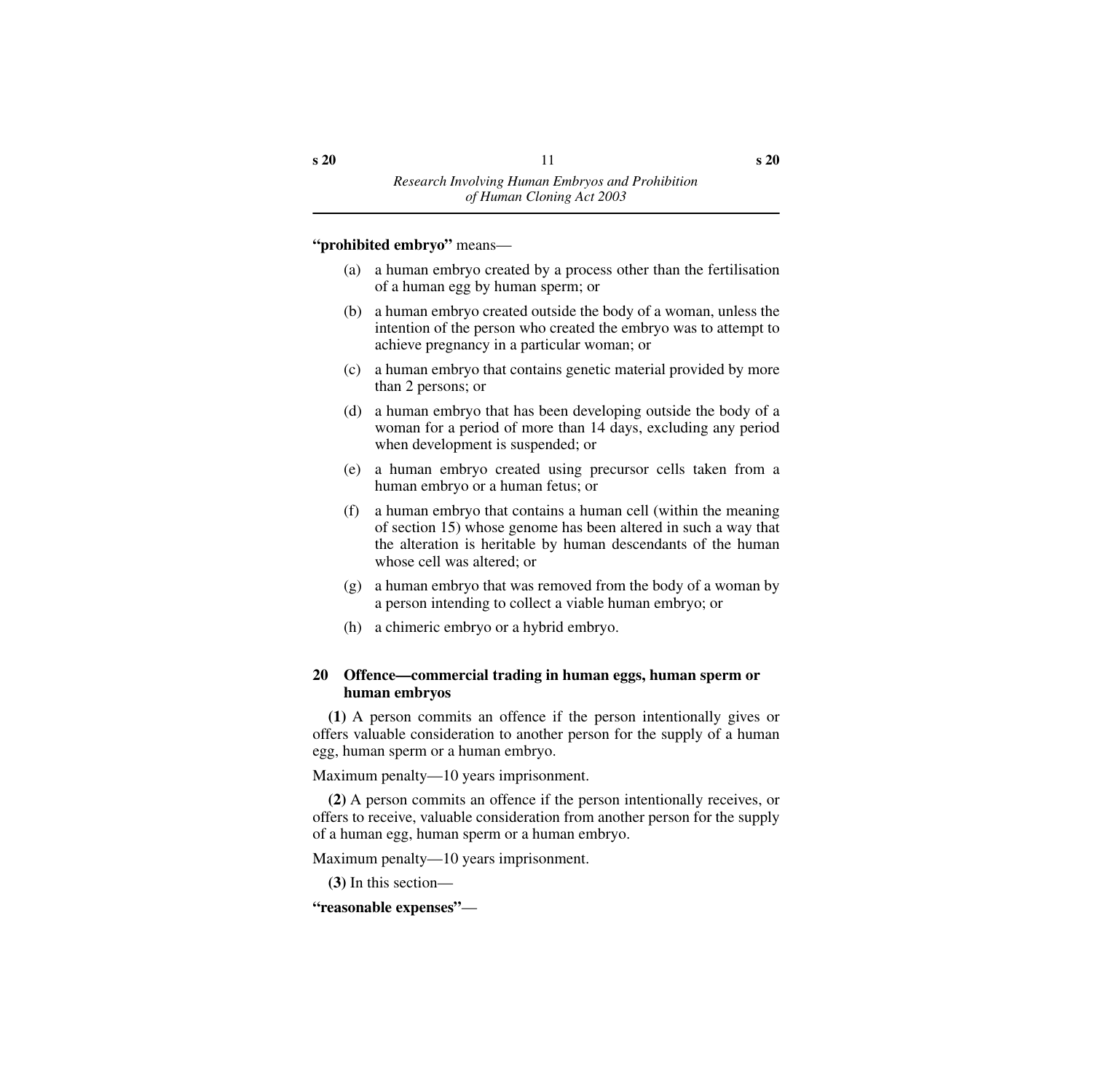- (a) in relation to the supply of a human egg or human sperm—includes, but is not limited to, expenses relating to the collection, storage or transport of the egg or sperm; and
- (b) in relation to the supply of a human embryo—
	- (i) does not include any expenses incurred by a person before the time when the embryo became an excess ART embryo within the meaning of section 22; and
	- (ii) includes, but is not limited to, expenses relating to the storage or transport of the embryo.
- **"valuable consideration"**, in relation to the supply of a human egg, human sperm or a human embryo by a person, includes any inducement, discount or priority in the provision of a service to the person, but does not include the payment of reasonable expenses incurred by the person in connection with the supply.

## <span id="page-13-0"></span>**PART 3—REGULATION OF CERTAIN USES INVOLVING EXCESS ART EMBRYOS**

#### *Division 1—Interpretation*

#### <span id="page-13-2"></span><span id="page-13-1"></span>**21 Definitions**

In this part—

- **"accredited ART centre"** means an entity accredited to carry out assisted reproductive technology by an entity prescribed under a regulation.
- **"confidential commercial information"** means information that has a commercial or other value that would be, or could reasonably be expected to be, destroyed or diminished if the information were disclosed.
- **"disclose"**, in relation to information, means give or communicate in any way.
- **"excess ART embryo"** has the meaning given by section 22.
- **"HREC"** means a Human Research Ethics Committee.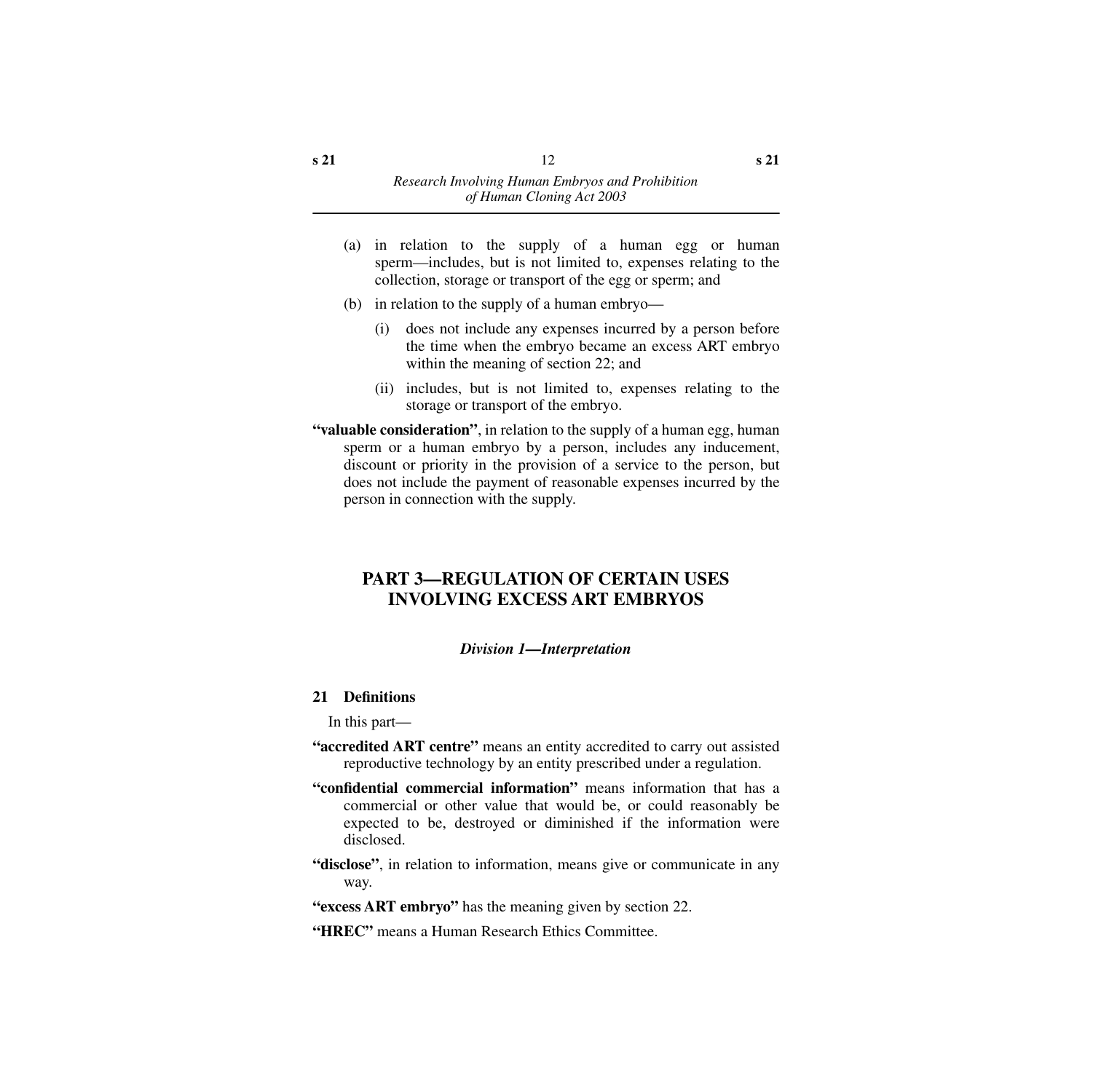**"licence"** means a licence issued under section 29.

- **"proper consent"**, in relation to the use of an excess ART embryo, means—
	- (a) consent obtained in accordance with the Ethical Guidelines on Assisted Reproductive Technology (1996) issued by the NHMRC; or
	- (b) if other guidelines are issued by the NHMRC under the *National Health and Medical Research Council Act 1992* (Cwlth) and prescribed under a regulation for the purposes of this paragraph—consent obtained in accordance with those other guidelines, rather than the guidelines mentioned in paragraph (a).
- **"relevant State body"** means the person or body notified by the State to the chairperson of the NHMRC Licensing Committee for the purposes of the Commonwealth Act, part 2.

**"responsible person"**, in relation to an excess ART embryo, means—

- (a) each person who provided the egg or sperm from which the embryo was created; and
- (b) the woman for whom the embryo was created, for the purpose of achieving her pregnancy; and
- (c) any person who was the spouse of a person mentioned in paragraph (a) at the time the egg or sperm mentioned in that paragraph was provided; and
- (d) any person who was the spouse of the woman mentioned in paragraph (b) at the time the embryo was created.

## <span id="page-14-0"></span>**22 Meaning of excess ART embryo**

**(1)** In this part—

**"excess ART embryo"** means a human embryo that—

- (a) was created, by assisted reproductive technology, for use in the assisted reproductive technology treatment of a woman; and
- (b) is excess to the needs of—
	- (i) the woman for whom it was created; and
	- (ii) her spouse (if any) at the time the embryo was created.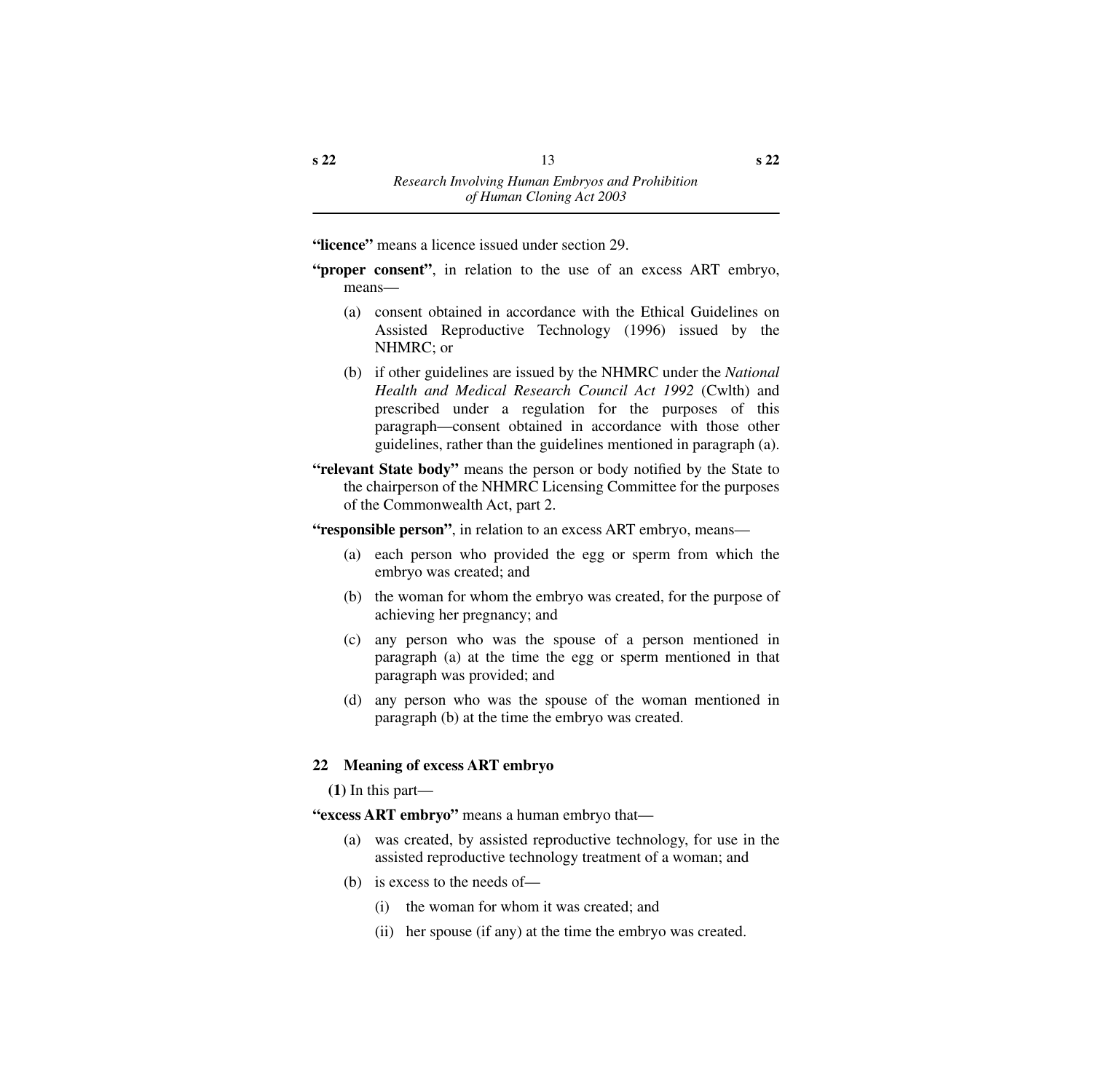**(2)** For the purposes of paragraph (b) of the definition "excess ART embryo", a human embryo is excess to the needs of the persons mentioned in that paragraph at a particular time if—

- (a) each such person has given written authority for use of the embryo for a purpose other than a purpose relating to the assisted reproductive technology treatment of the woman concerned, and the authority is in force at that time; or
- (b) each such person has determined in writing that the embryo is excess to their needs, and the determination is in force at that time.

## *Division 2—Offences*

## <span id="page-15-1"></span><span id="page-15-0"></span>**23 Offence—use of excess ART embryo**

**(1)** A person commits an offence if the person intentionally uses an excess ART embryo, unless—

- (a) the use by the person is authorised by a licence; or
- (b) the use by the person is an exempt use within the meaning of subsection (2).

Maximum penalty—5 years imprisonment.

**(2)** A use of an excess ART embryo by a person is an exempt use for the purposes of subsection (1) if—

- (a) the use consists only of—
	- (i) storage of the excess ART embryo; or
	- (ii) removal of the excess ART embryo from storage; or
	- (iii) transport of the excess ART embryo; or
- (b) the use consists only of observation of the excess ART embryo; or
- (c) the use consists only of allowing the excess ART embryo to succumb; or
- (d) the use is carried out by an accredited ART centre, and—
	- (i) the excess ART embryo is not suitable to be placed in the body of the woman for whom it was created where the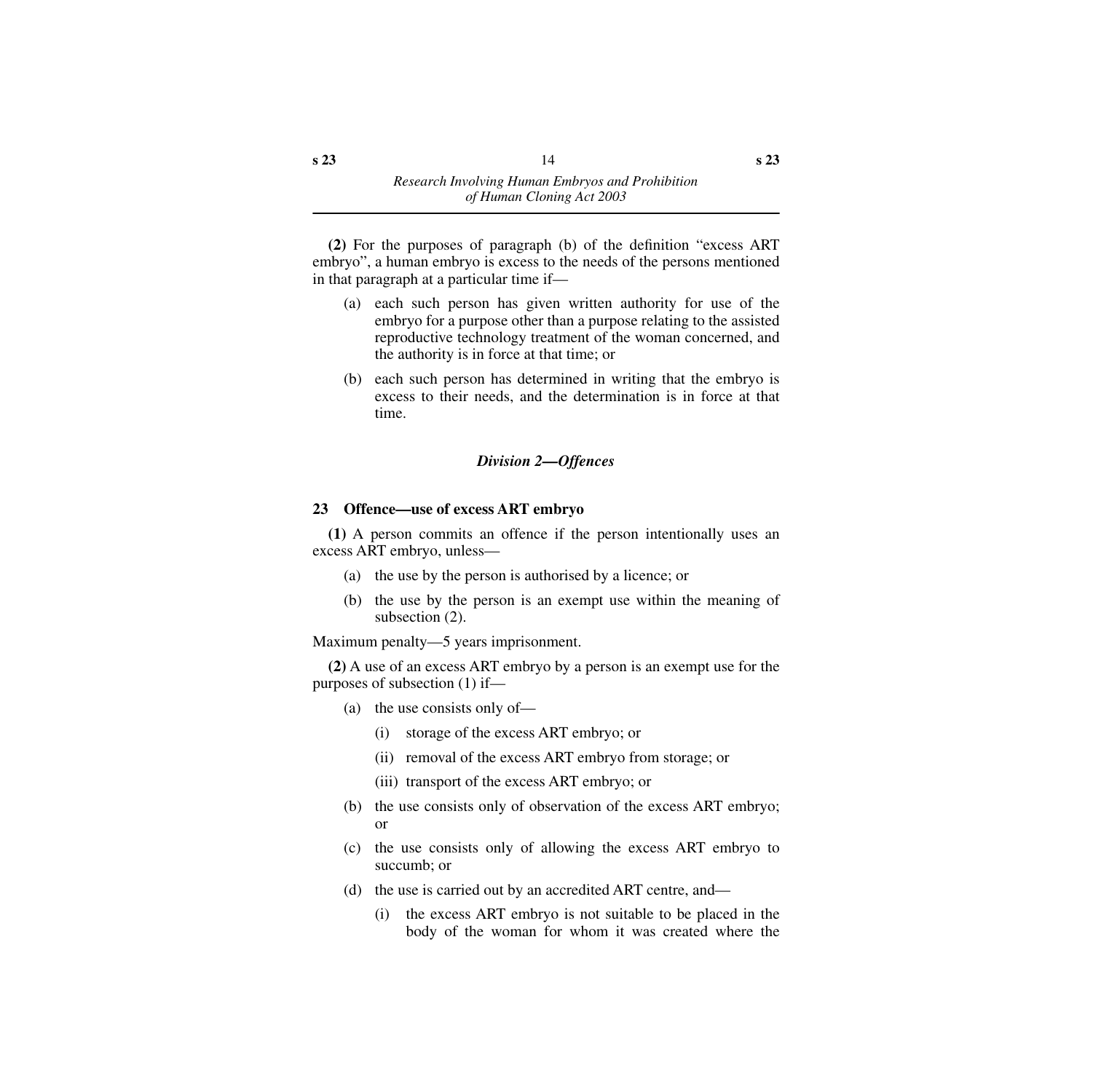suitability of the embryo is determined only on the basis of its biological fitness for implantation; and

- (ii) the use forms part of diagnostic investigations conducted in connection with the assisted reproductive technology treatment of the woman for whom the excess ART embryo was created; or
- (e) the use is carried out by an accredited ART centre and is for the purposes of achieving pregnancy in a woman other than the woman for whom the excess ART embryo was created; or
- (f) the use is of a kind prescribed under a regulation for the purposes of this paragraph.

**(3)** A defendant does not bear an evidential burden in relation to any matter in subsection (1) or (2).

**(4)** In this section—

- **"diagnostic investigation"**, in relation to an excess ART embryo, means any procedure undertaken on embryos for the sole purpose of diagnostic investigations for the direct benefit of the woman for whom it was created.
- **"observation"**, in relation to an excess ART embryo, includes taking a photograph of the embryo, or taking a recording of the embryo from which a visual image can be produced.

#### <span id="page-16-0"></span>**24 Offence—use of embryo that is not an excess ART embryo**

A person commits an offence if—

- (a) the person intentionally uses, outside the body of a woman, a human embryo that is not an excess ART embryo; and
- (b) the use is not for a purpose relating to the assisted reproductive technology treatment of a woman carried out by an accredited ART centre, and the person knows or is reckless as to that fact.

Maximum penalty—5 years imprisonment.

#### <span id="page-16-1"></span>**25 Offence—breaching a licence condition**

**(1)** A person commits an offence if the person intentionally engages in conduct, knowing that the conduct contravenes a condition of a licence that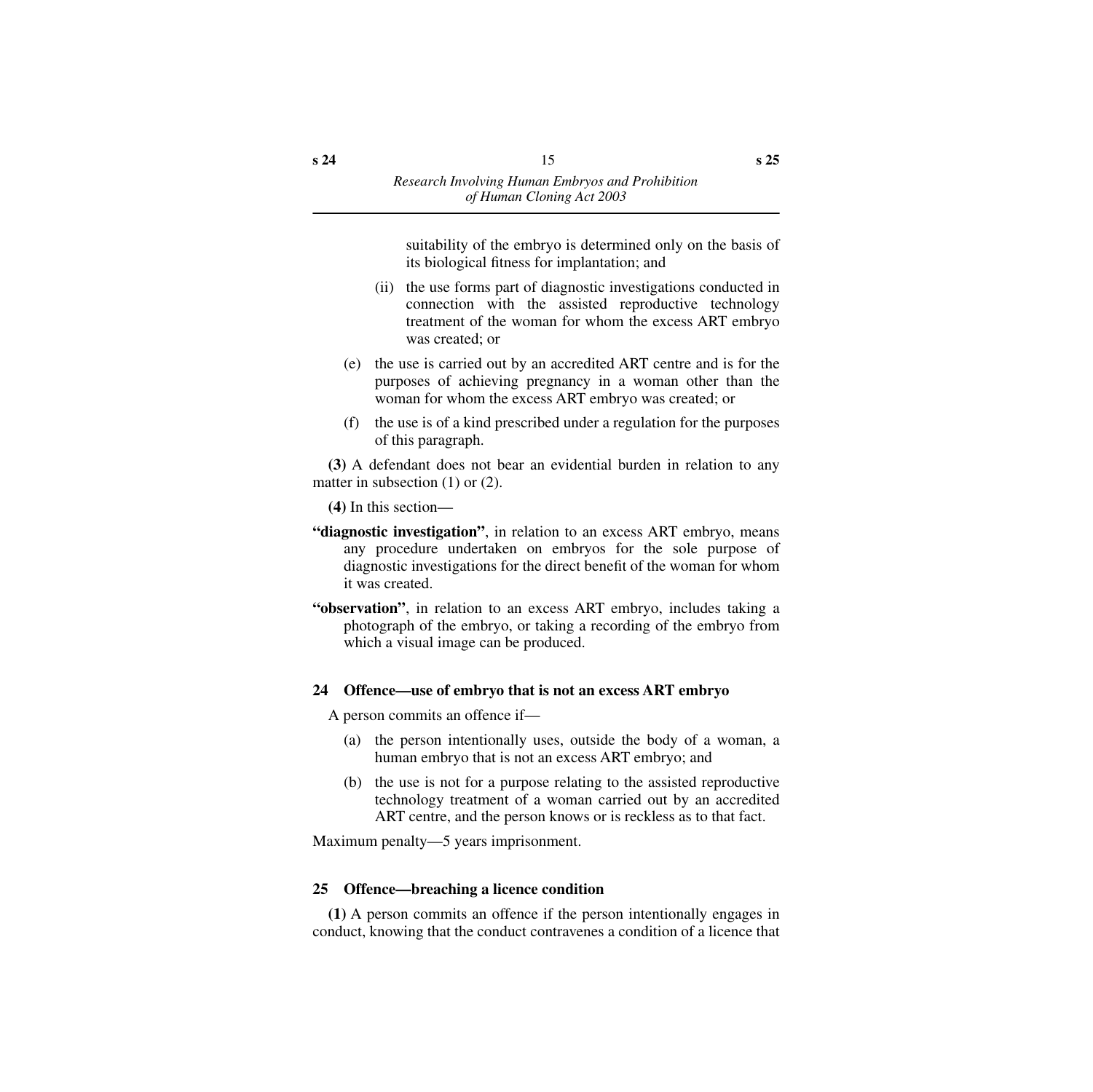applies to the person, or reckless as to whether the conduct contravenes a condition of such a licence.

Maximum penalty—5 years imprisonment.

**(2)** In this section—

## **"engage in conduct"** means—

- (a) do an act; or
- (b) omit to perform an act.

## <span id="page-17-0"></span>*Division 3—Embryo Research Licensing Committee of the NHMRC*

## <span id="page-17-1"></span>**26 Functions of committee**

The functions of the NHMRC Licensing Committee are—

- (a) to perform functions in relation to licences under division 4; and
- (b) to perform functions in relation to databases under division  $5$ ;<sup>3</sup> and
- (c) to perform such other functions as are conferred on it by this Act or any other law.

## <span id="page-17-2"></span>**27 Powers of committee**

The NHMRC Licensing Committee has power to do all things necessary or convenient to be done for or in connection with the performance of its functions under this Act.

## *Division 4—Licensing system*

## <span id="page-17-4"></span><span id="page-17-3"></span>**28 Person may apply for licence**

**(1)** A person may apply to the NHMRC Licensing Committee for a licence authorising use of excess ART embryos.

**(2)** An application under subsection (1)—

<sup>3</sup> Division 5 (Reporting and confidentiality)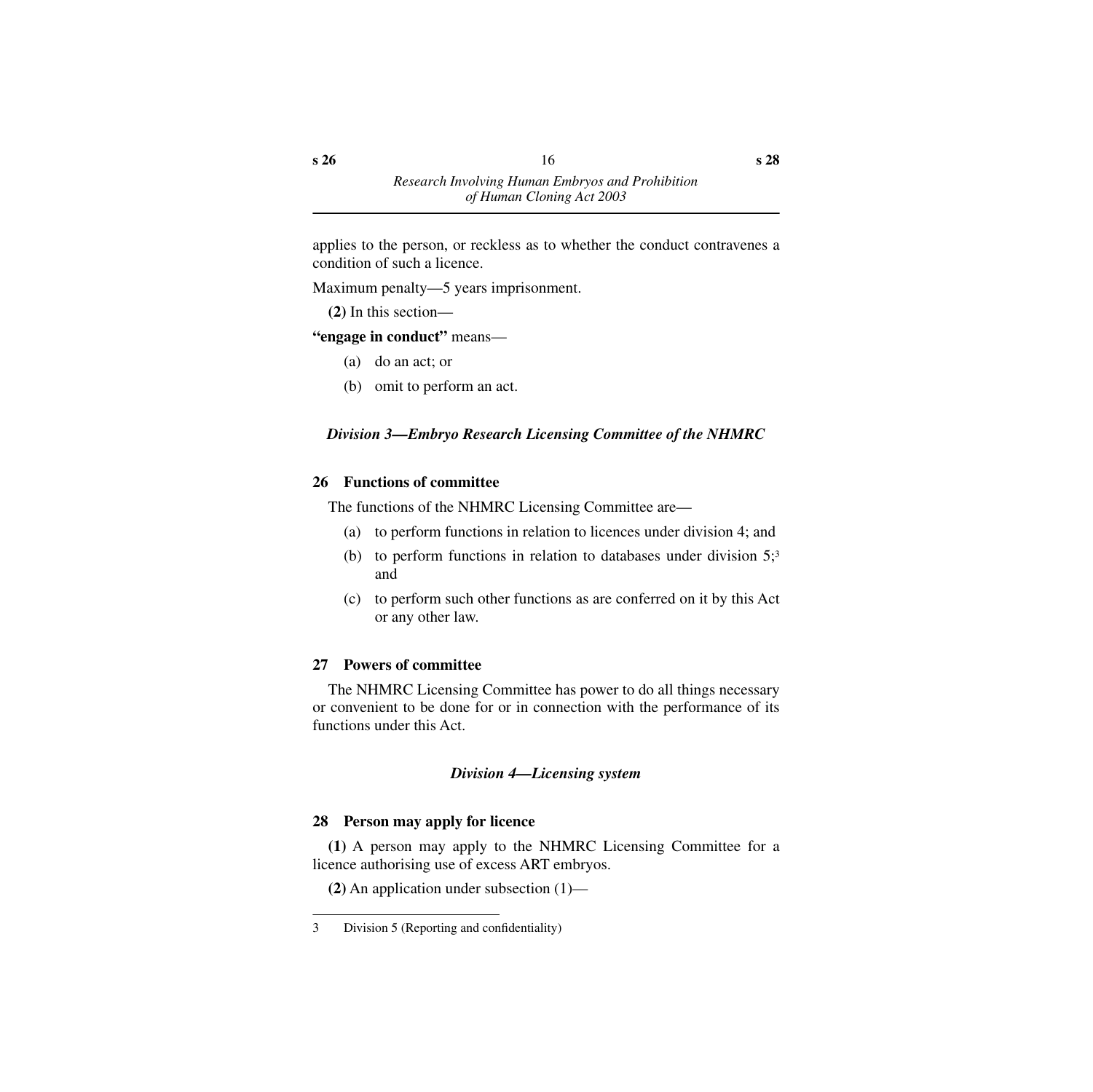- (a) must be made in accordance with the requirements (if any) specified in writing by the NHMRC Licensing Committee; and
- (b) must be accompanied by the fee (if any) prescribed under a regulation.

## <span id="page-18-0"></span>**29 Determination of application by committee**

**(1)** This section applies if a person has made an application under section 28 for a licence.

**(2)** The NHMRC Licensing Committee must decide, in accordance with this section, whether or not to issue the licence.

**(3)** The NHMRC Licensing Committee must not issue the licence unless it is satisfied of the following—

- (a) that appropriate protocols are in place—
	- (i) to enable proper consent to be obtained before an excess ART embryo is used under the licence (see section  $32(1)(a)$ ; and
	- (ii) to enable compliance with any restrictions on such consent;
- (b) if the use of an excess ART embryo proposed in the application may damage or destroy the embryo—that appropriate protocols are in place to enable compliance with the condition that such use is authorised only in respect of an embryo created before 5 April 2002 (see section 32(3));
- (c) that the activity or project proposed in the application has been assessed and approved by a HREC that is constituted in accordance with, and acting in compliance with, the NHMRC National Statement on Ethical Conduct in Research Involving Humans (1999), as in force from time to time.

**(4)** In deciding whether to issue the licence, the NHMRC Licensing Committee must have regard to the following—

- (a) restricting the number of excess ART embryos to that likely to be necessary to achieve the goals of the activity or project proposed in the application;
- (b) the likelihood of significant advance in knowledge or improvement in technologies for treatment as a result of the use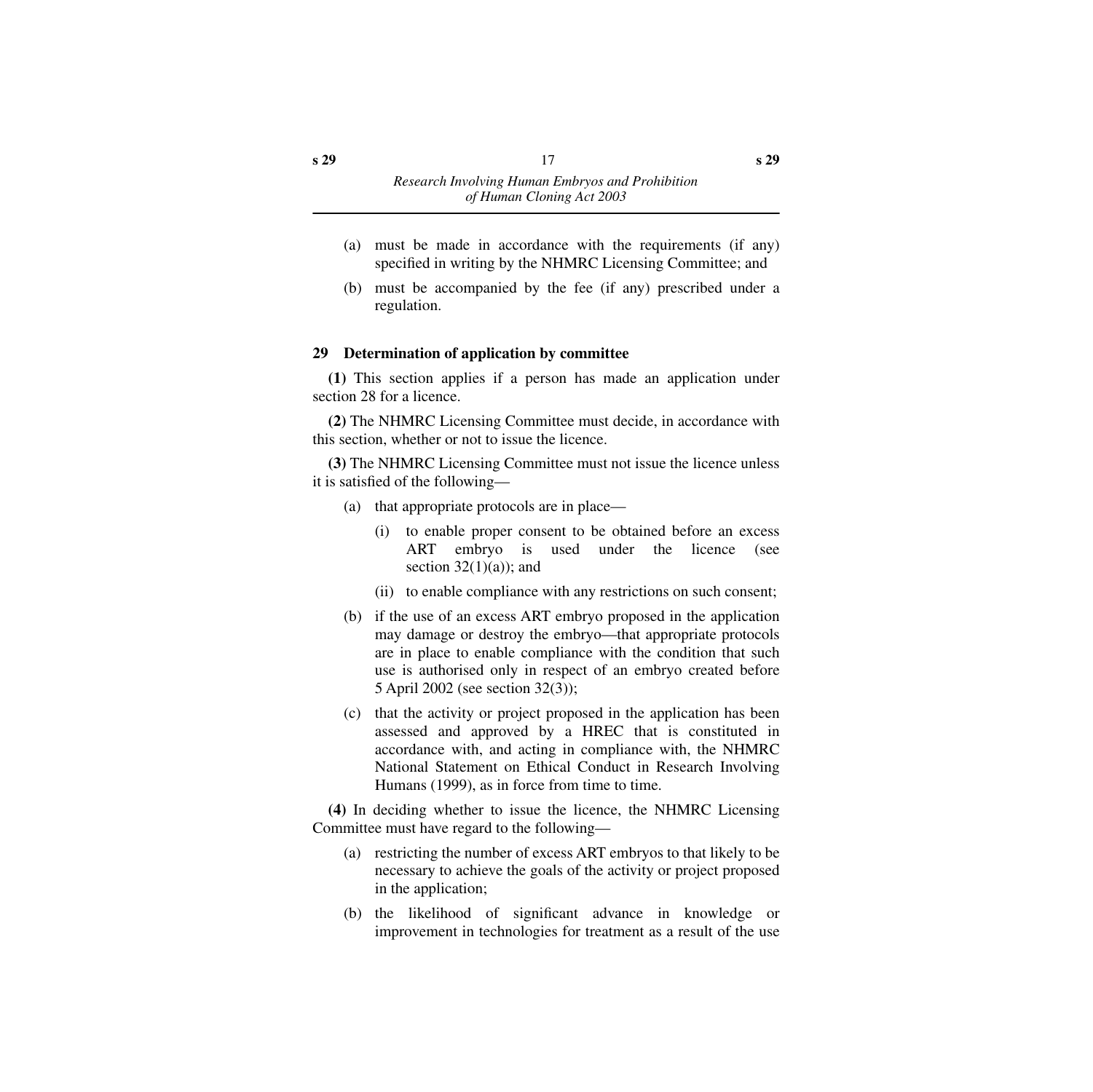of excess ART embryos proposed in the application, which could not reasonably be achieved by other means;

- (c) any relevant guidelines, or relevant parts of guidelines, issued by the NHMRC under the *National Health and Medical Research Council Act 1992* (Cwlth) and prescribed under a regulation for the purposes of this paragraph;
- (d) the HREC assessment of the application mentioned in subsection (3)(c);
- (e) such additional matters (if any) as are prescribed by a regulation.

#### <span id="page-19-0"></span>**30 Notification of decision**

**(1)** The NHMRC Licensing Committee must notify its decision on an application for a licence under section 28 to the following—

- (a) the applicant;
- (b) the HREC that assessed and approved the activity or project proposed in the application as mentioned in section  $29(3)(c)$ ;
- (c) the relevant State body.

**(2)** If the NHMRC Licensing Committee decides to issue the licence, it must, in addition to issuing the licence to the applicant, give a copy of the licence to the bodies mentioned in subsection (1)(b) and (c).

#### <span id="page-19-1"></span>**31 Period of licence**

**(1)** A licence—

- (a) comes into force on the day specified in the licence, or if no day is specified, on the day on which it is issued; and
- (b) remains in force until the day specified in the licence, unless it is suspended, revoked or surrendered before that day.
- **(2)** A licence is not in force throughout any period of suspension.

#### <span id="page-19-2"></span>**32 Licence is subject to conditions**

**(1)** A licence is subject to the condition that before an excess ART embryo is used as authorised by the licence—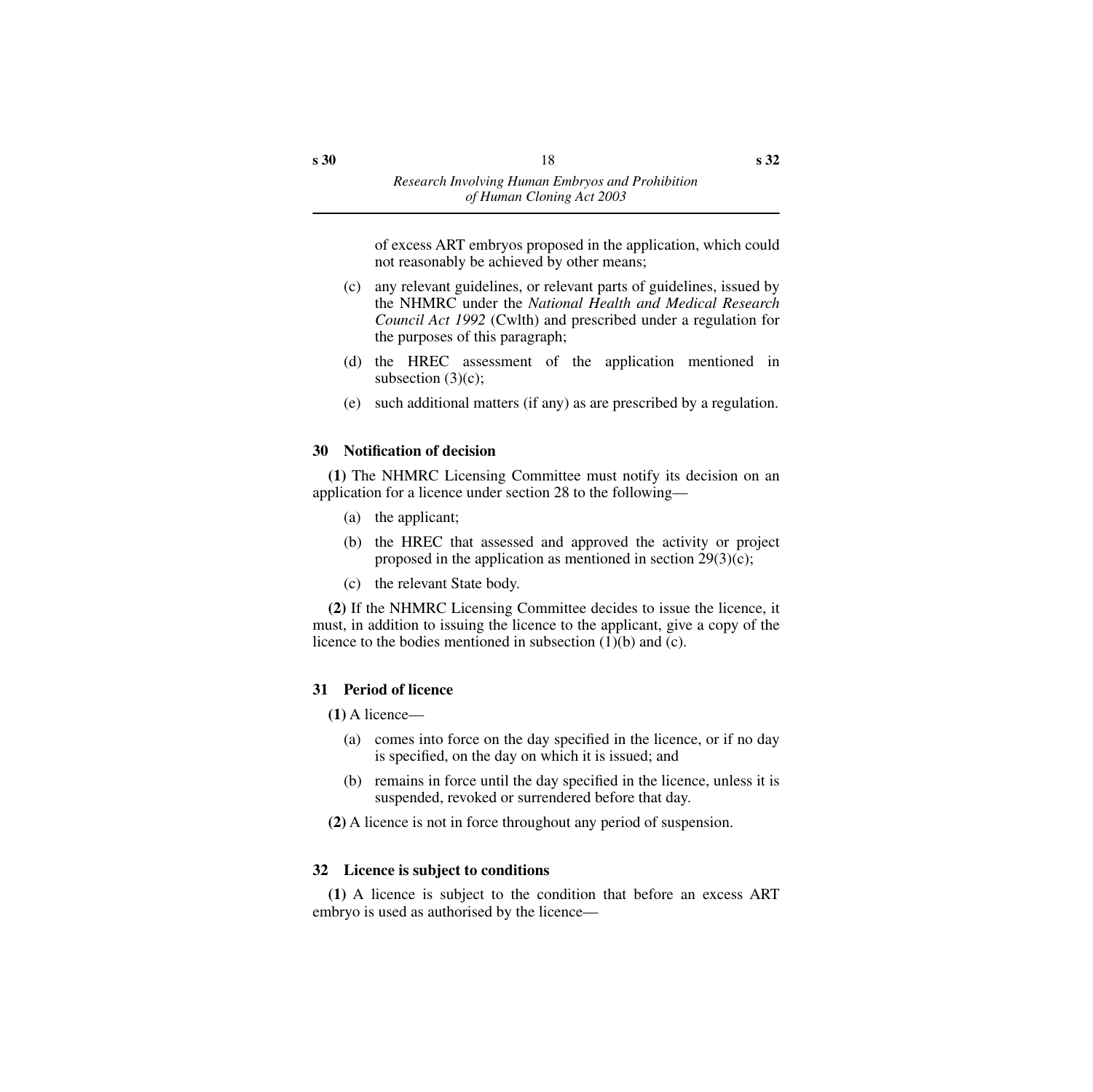- (a) each responsible person in relation to the excess ART embryo must have given proper consent to that use; and
- (b) the licence holder must have reported in writing to the NHMRC Licensing Committee that such consent has been obtained, and any restrictions to which the consent is subject; and
- (c) if the licence authorises use of an excess ART embryo that may damage or destroy the embryo—the licence holder must have reported in writing to the NHMRC Licensing Committee that the embryo was created before 5 April 2002.

**(2)** A licence is subject to the condition that the use of an excess ART embryo must be in accordance with any restrictions to which the proper consent under subsection (1) is subject.

**(3)** If a licence authorises the use of an excess ART embryo that may damage or destroy the embryo, the licence is subject to the condition that such use is authorised only in respect of an embryo created before 5 April 2002.

**(4)** A licence is subject to such other conditions as are specified in the licence.

**(5)** The conditions specified in the licence may include, but are not limited to, conditions relating to the following—

- (a) the persons authorised by the licence to use excess ART embryos;
- (b) the number of excess ART embryos in respect of which use is authorised by the licence;
- (c) reporting;
- (d) monitoring;
- (e) information to be given by the licence holder to persons authorised by the licence to use excess ART embryos.

**(6)** The licence conditions set out in subsections (1), (2) and (3) apply to all persons who are authorised by the licence to use excess ART embryos.

**(7)** Licence conditions specified in the licence apply to—

- (a) the licence holder; and
- (b) such other persons authorised by the licence to use excess ART embryos as are specified in the licence.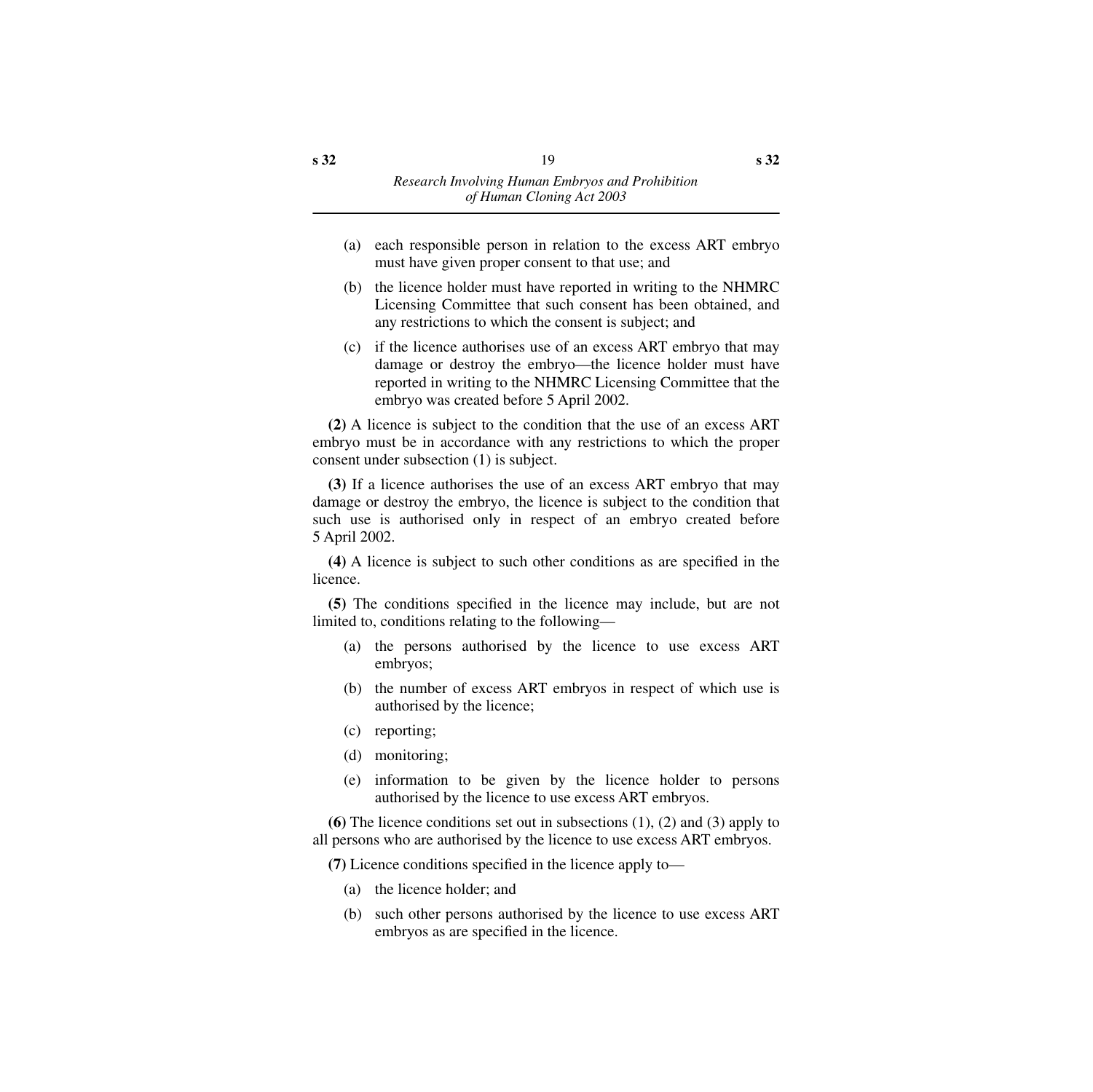#### <span id="page-21-0"></span>**33 Variation of licence**

**(1)** The NHMRC Licensing Committee may, by notice in writing given to the licence holder, vary a licence if the committee believes on reasonable grounds that it is necessary or desirable to do so.

**(2)** The NHMRC Licensing Committee may vary a licence under subsection (1) on its own initiative or on application by the licence holder.

**(3)** Without limiting subsection (1), the NHMRC Licensing Committee may vary the licence by specifying additional conditions or varying existing conditions.

**(4)** The NHMRC Licensing Committee must not vary a licence in such a way that, had a person applied under section 28 for the licence as varied, the committee would not have been permitted by this part to issue the licence.

#### <span id="page-21-1"></span>**34 Suspension or revocation of licence**

**(1)** The NHMRC Licensing Committee may, by notice in writing given to the licence holder, suspend or revoke a licence if the committee believes on reasonable grounds that a condition of the licence has been breached.

**(2)** If a licence holder is convicted of an offence under this Act, the NHMRC Licensing Committee must, by notice in writing given to the licence holder, revoke each licence held by the licence holder.

#### <span id="page-21-2"></span>**35 Surrender of licence**

A licence holder may surrender a licence by written notice given to the NHMRC Licensing Committee.

#### <span id="page-21-3"></span>**36 Notification of variation, suspension or revocation of licence**

**(1)** If the NHMRC Licensing Committee varies, suspends or revokes a licence, the committee must notify—

(a) the licence holder; and

(b) the HREC and the relevant State body.

**(2)** The NHMRC Licensing Committee must also notify the bodies mentioned in subsection (1)(b) if a licence is surrendered.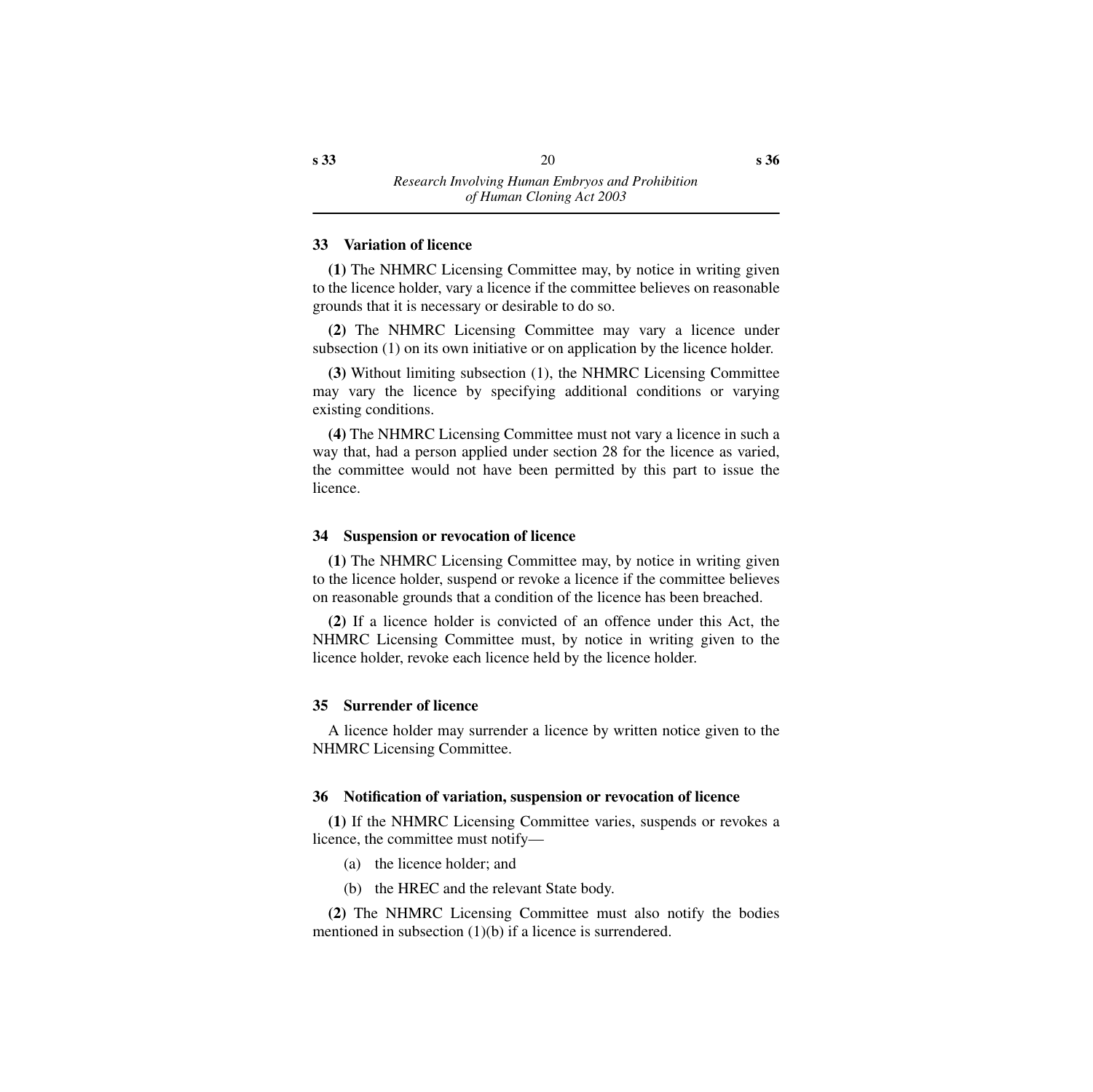#### *Division 5—Reporting and confidentiality*

#### <span id="page-22-1"></span><span id="page-22-0"></span>**37 NHMRC Licensing Committee to make certain information publicly available**

**(1)** The NHMRC Licensing Committee must maintain a database containing the following information in relation to each licence (including a licence as varied)—

- (a) the name of the person to whom the licence was issued;
- (b) a short statement about the nature of the uses of excess ART embryos that are authorised by the licence;
- (c) any conditions to which the licence is subject;
- (d) the number of excess ART embryos in respect of which use is authorised by the licence;
- (e) the date on which the licence was issued;
- (f) the period throughout which the licence is to remain in force.

**(2)** The database is to be made publicly available.

**(3)** The database may be kept and made publicly available in electronic form.

**(4)** Information mentioned in subsection (1) must not be such as to disclose confidential commercial information.

**(5)** The database may form part of the database maintained by the NHMRC Licensing Committee under the Commonwealth Act, section 29.

#### <span id="page-22-2"></span>**38 Confidential commercial information may only be disclosed in certain circumstances**

**(1)** A person commits an offence if—

- (a) the person discloses confidential commercial information that the person has only because of performing duties or functions under this part, or under this part and the Commonwealth Act; and
- (b) the person knows that the information is confidential commercial information; and
- (c) the disclosure is not made—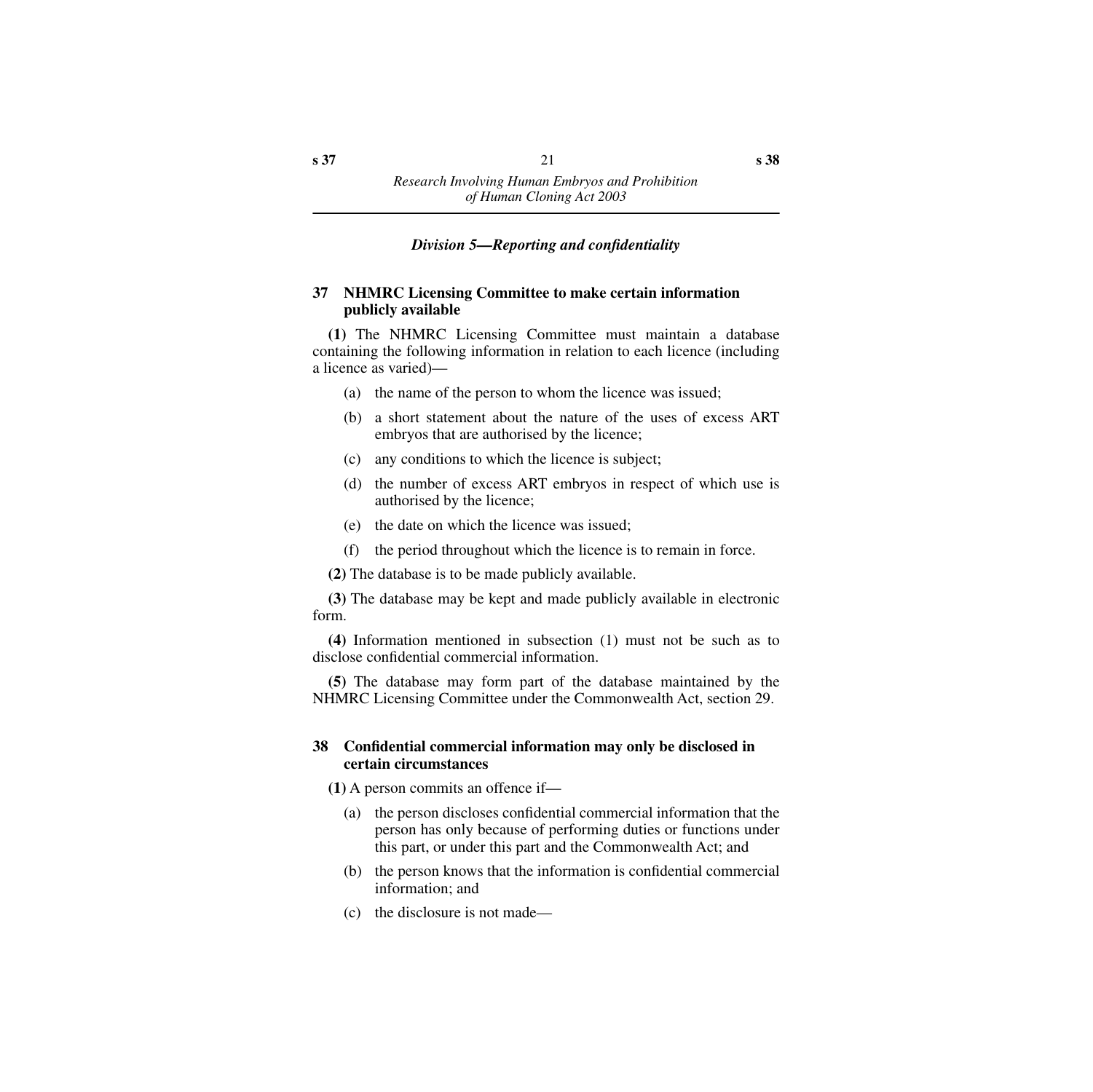- (i) for the purposes of this Act, a corresponding State law, the Commonwealth Act or the *Prohibition of Human Cloning Act 2002* (Cwlth), to a State agency, the Commonwealth or a Commonwealth authority; or
- (ii) by order of a court; or
- (iii) with the consent of each person to whom the information has a commercial or other value.

Maximum penalty—2 years imprisonment.

**(2)** A person commits an offence if—

- (a) the person discloses confidential commercial information that the person has only because of a disclosure permitted under subsection (1) or this subsection; and
- (b) the person knows that the information is confidential commercial information; and
- (c) the disclosure is not made—
	- (i) for the purposes of this Act, a corresponding State law, the Commonwealth Act or the *Prohibition of Human Cloning Act 2002* (Cwlth), to a State agency, the Commonwealth or a Commonwealth authority; or
	- (ii) by order of a court; or
	- (iii) with the consent of each person to whom the information has a commercial or other value.

Maximum penalty—2 years imprisonment.

**(3)** In this section—

**"court"** includes a tribunal, authority or person having power to require the production of documents or the answering of questions.

**"State agency"** means the following—

- (a) a State;
- (b) a Minister of a State;
- (c) a department or a department of Government of another State;
- (d) an instrumentality of a State, including a body corporate established for a public purpose under a law of a State;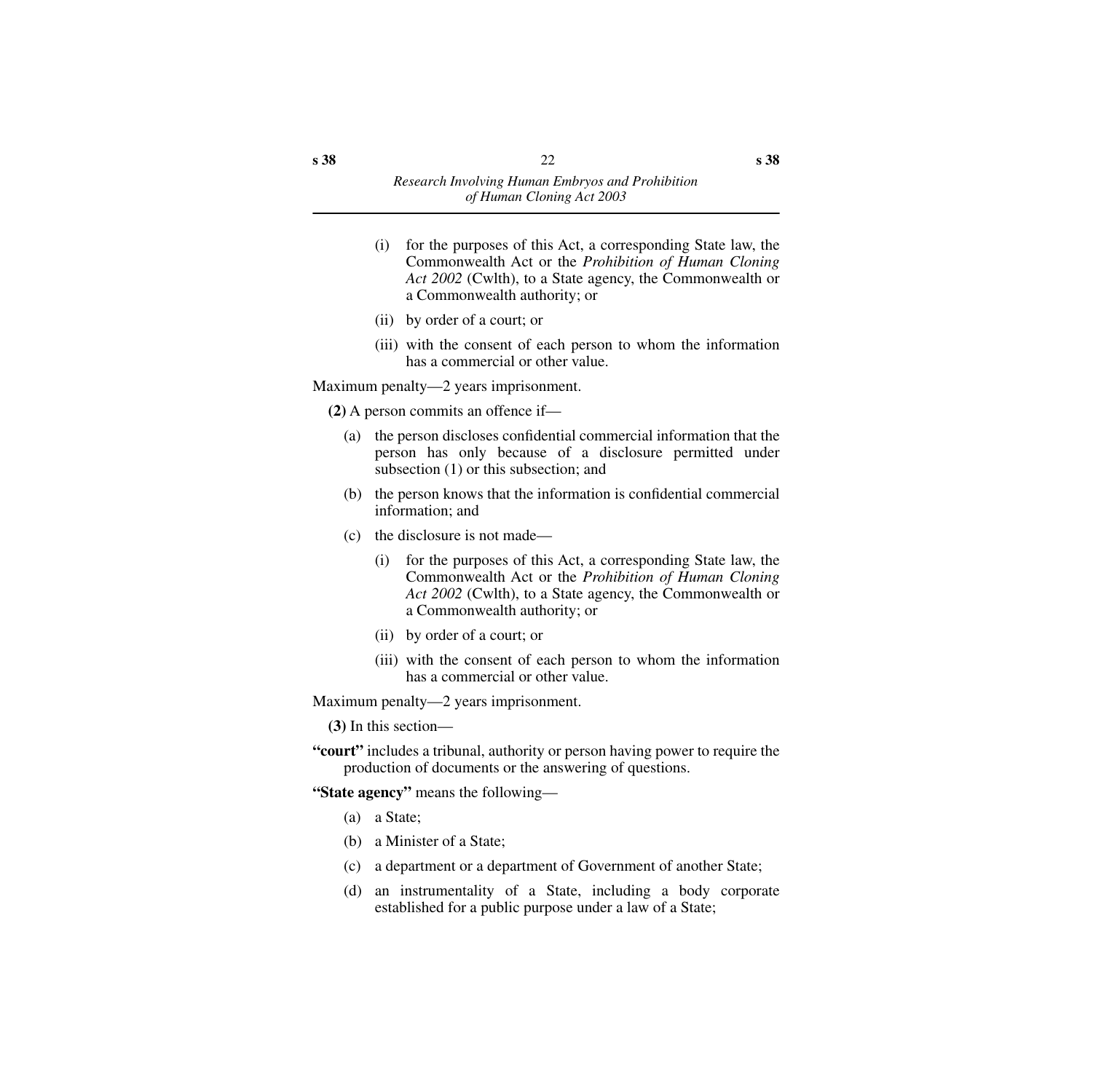- (e) a company in which a controlling interest is held by any 1 of the following persons, or by 2 or more of the following persons together—
	- (i) a State;
	- (ii) a Minister of a State, or a State instrumentality mentioned in paragraph (d);
	- (iii) a person or body covered by subparagraph (i) or (ii).

#### *Division 6—Review provisions*

#### <span id="page-24-1"></span><span id="page-24-0"></span>**39 Meaning of terms**

In this division—

- **"Administrative Appeals Tribunal"** means the Administrative Appeals Tribunal established by the *Administrative Appeals Tribunal Act 1975* (Cwlth).
- **"decision"** has the same meaning as in the *Administrative Appeals Tribunal Act 1975* (Cwlth).
- **"eligible person"**, in relation to a decision of the NHMRC Licensing Committee, means—
	- (a) in relation to a decision under section 29 not to issue a licence—the applicant for the licence; or
	- (b) in relation to a decision in respect of the period throughout which the licence is to be in force under section 31—the licence holder; or
	- (c) in relation to a decision to specify a licence condition under section 32(4)—the licence holder; or
	- (d) in relation to a decision to vary or refuse to vary a licence under section 33—the licence holder; or
	- (e) in relation to a decision to suspend or revoke a licence under section 34—the person who was the licence holder immediately before the suspension or revocation.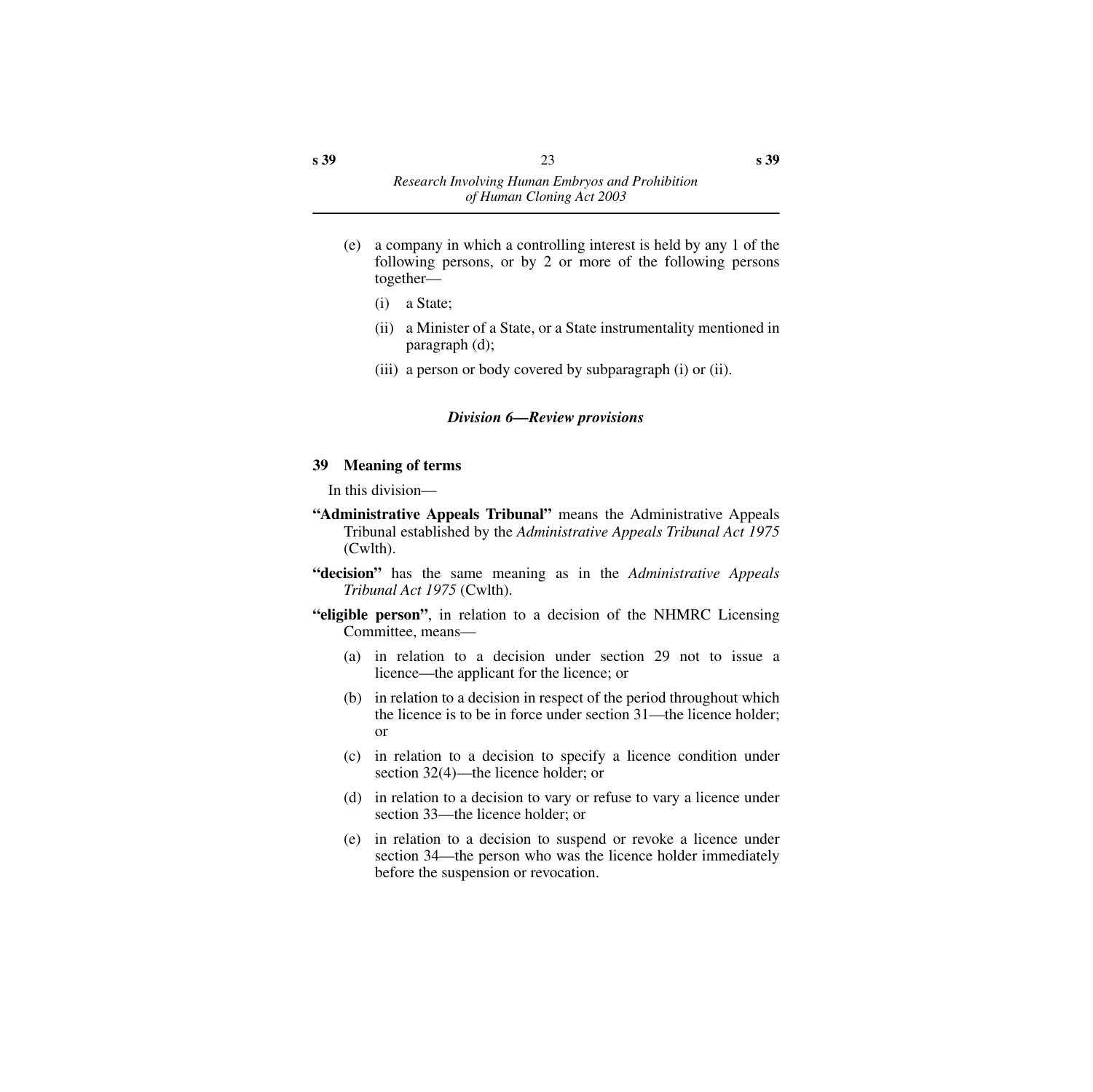#### <span id="page-25-0"></span>**40 Review of decisions**

**(1)** An eligible person may apply to the Administrative Appeals Tribunal for review of any of the following decisions of the NHMRC Licensing Committee if the decision is declared by the regulations made under the Commonwealth Act to be a reviewable State decision for the purposes of section 45 of that Act—

- (a) a decision under section 29 not to issue a licence;
- (b) a decision in respect of the period throughout which the licence is to be in force under section 31;
- (c) a decision to specify a licence condition under section 32(4);
- (d) a decision to vary or refuse to vary a licence under section 33;
- (e) a decision to suspend or revoke a licence under section 34.

**(2)** This section has effect subject to the *Administrative Appeals Tribunal Act 1975* (Cwlth).

**(3)** The *Administrative Appeals Tribunal Act 1975* (Cwlth), other than part IVA, and the regulations in force under that Act apply as laws of the State for the review of a decision under subsection (1).

**(4)** For this section, a reference in a provision of the *Administrative Appeals Tribunal Act 1975* (Cwlth), as the provision applies as a law of the State, to all or any part of part IVA of that Act is taken to be a reference to all or part of that part as it has effect as a law of the Commonwealth.

## **PART 4—MONITORING POWERS**

#### <span id="page-25-2"></span><span id="page-25-1"></span>**41 Appointment of inspectors**

**(1)** The chairperson of the NHMRC Licensing Committee may, by instrument in writing, appoint any of the following persons as inspectors—

- (a) a person who is appointed or employed by the State;
- (b) a person who is appointed or employed by the Commonwealth.

**(2)** In exercising powers or performing functions as an inspector, an inspector must comply with any directions of the chairperson of the NHMRC Licensing Committee.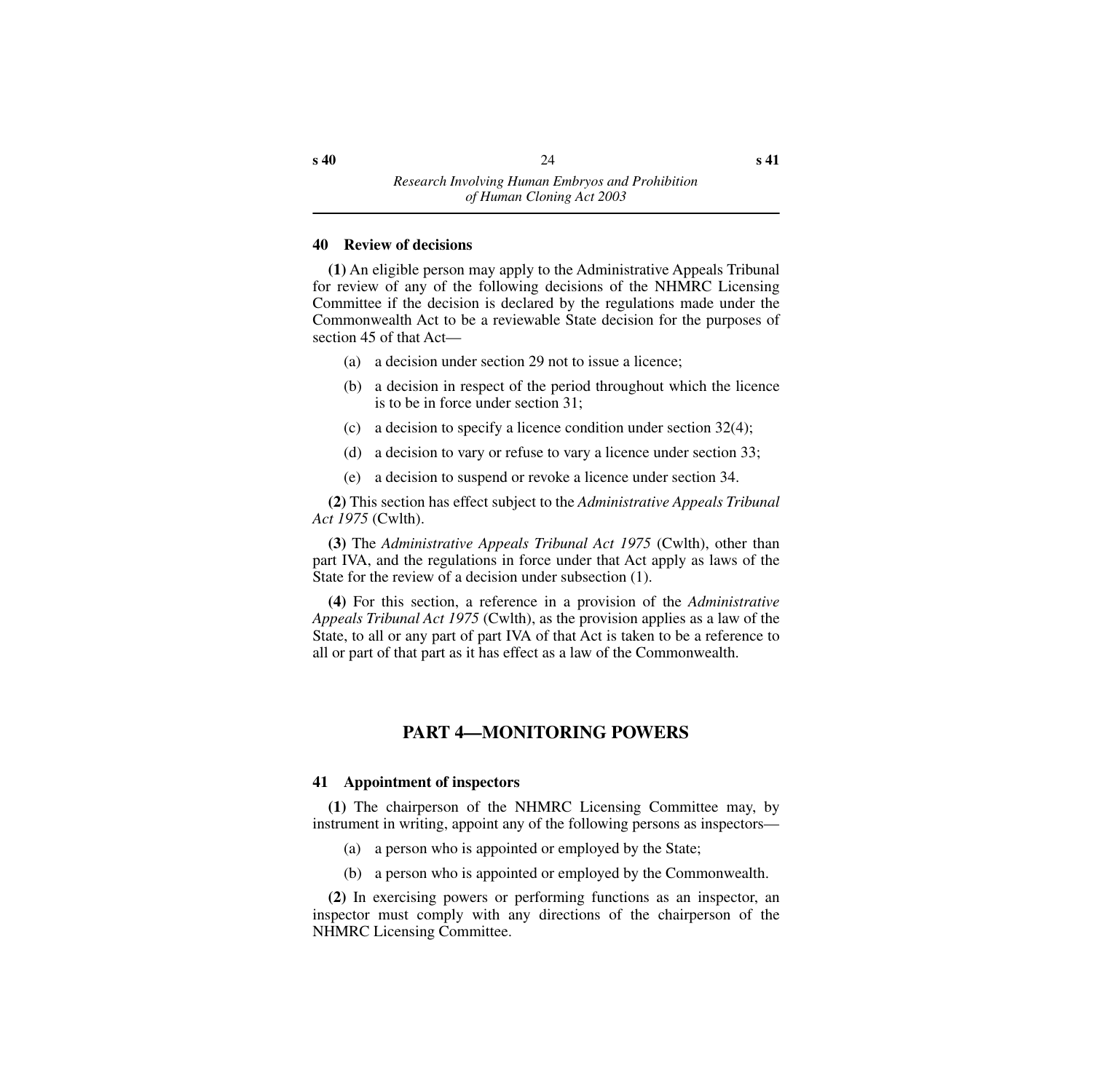**(3)** The chairperson of the NHMRC Licensing Committee must not appoint a person as an inspector under subsection (1) unless he or she is satisfied that the person has appropriate skills and experience.

## <span id="page-26-0"></span>**42 Identity card**

**(1)** The chairperson of the NHMRC Licensing Committee must issue an identity card to an inspector.

**(2)** The identity card—

- (a) must be in the form prescribed by the regulations under the Commonwealth Act; and
- (b) must contain a recent photograph of the inspector.

**(3)** If a person to whom an identity card has been issued ceases to be an inspector, the person must return the identity card to the chairperson of the NHMRC Licensing Committee as soon as practicable.

Maximum penalty—1 penalty unit.

**(4)** An inspector must carry his or her identity card at all times when exercising powers or performing functions as an inspector.

## <span id="page-26-1"></span>**43 Powers available to inspectors for monitoring compliance**

**(1)** For the purpose of finding out whether this Act has been complied with, an inspector may—

- (a) enter any premises; and
- (b) exercise the monitoring powers set out in section 44.

**(2)** An inspector is not authorised to enter premises under subsection (1) unless—

- (a) the occupier of the premises has consented to the entry; or
- (b) the premises are premises at which the occupier of the premises is carrying out activities authorised by a licence issued under section 29,<sup>4</sup> and the entry is at a reasonable time.

<sup>4</sup> Section 29 (Determination of application by committee)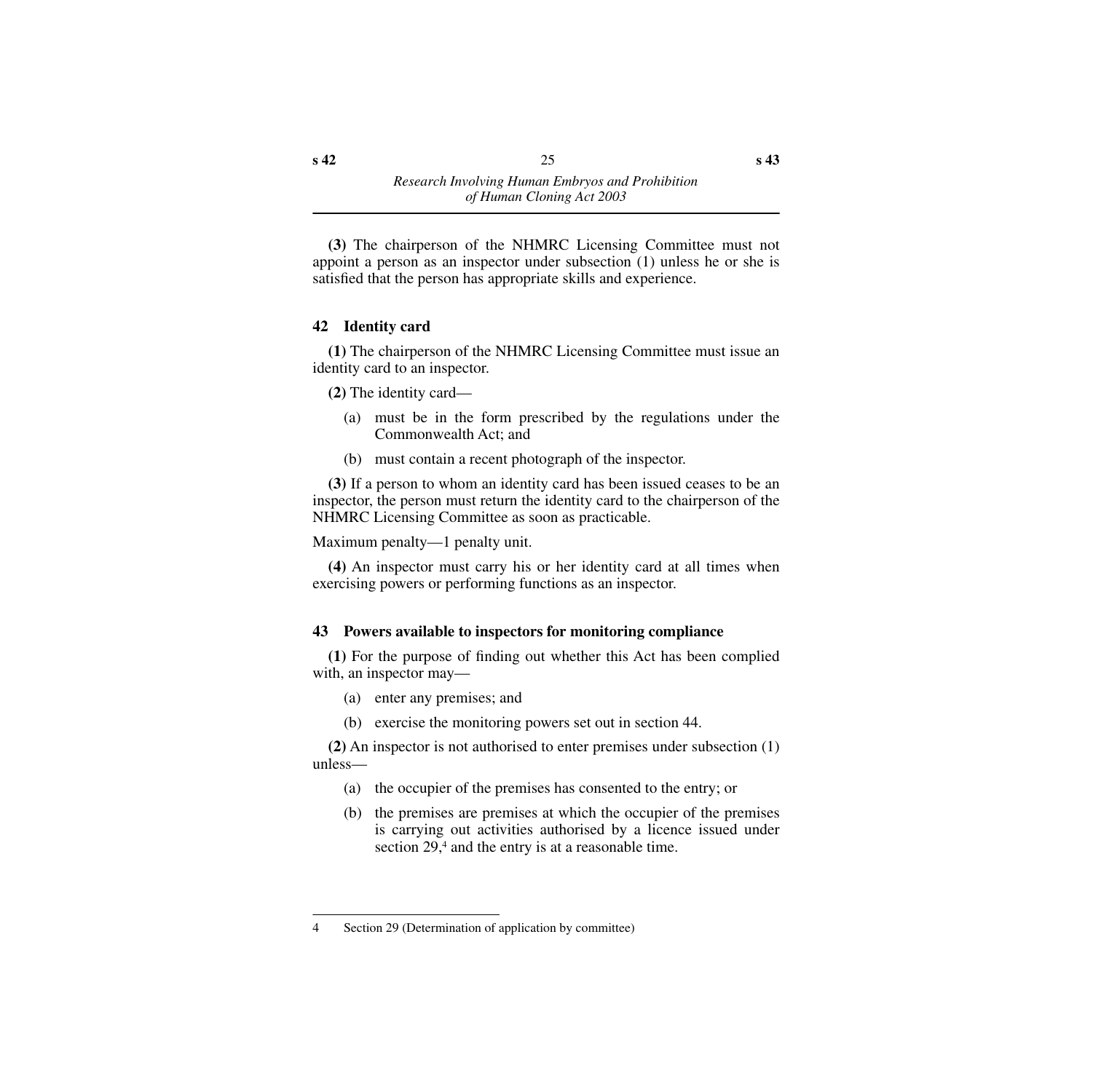#### <span id="page-27-0"></span>**44 Monitoring powers**

**(1)** The monitoring powers that an inspector may exercise under section  $43(1)(b)$  are as follows—

- (a) to search the premises and any thing on the premises;
- (b) to inspect, examine, take measurements of, conduct tests on, or take samples of, any human embryo or thing on the premises that relates to this Act;
- (c) to take photographs, make video or audio recordings or make sketches of the premises or any thing on the premises;
- (d) to inspect any book, record or document on the premises;
- (e) to take extracts from or make copies of any such book, record or document;
- (f) to take onto the premises such equipment and materials as the inspector requires for the purpose of exercising powers in relation to the premises.

**(2)** For the purposes of this part, monitoring powers include the power to operate equipment at premises to see whether—

- (a) the equipment; or
- (b) a disk, tape or other storage device that—
	- (i) is at the premises; and
	- (ii) can be used with the equipment or is associated with it;

contains information that is relevant to determining whether there has been compliance with this Act.

**(3)** If the inspector, after operating equipment at the premises, finds that the equipment, or that a tape, disk or other storage device at the premises, contains information mentioned in subsection (2), the inspector may—

- (a) operate equipment or facilities at the premises to put the information in documentary form and copy the document so produced; or
- (b) if the information can be transferred to a tape, disk or other storage device that—
	- (i) is brought to the premises; or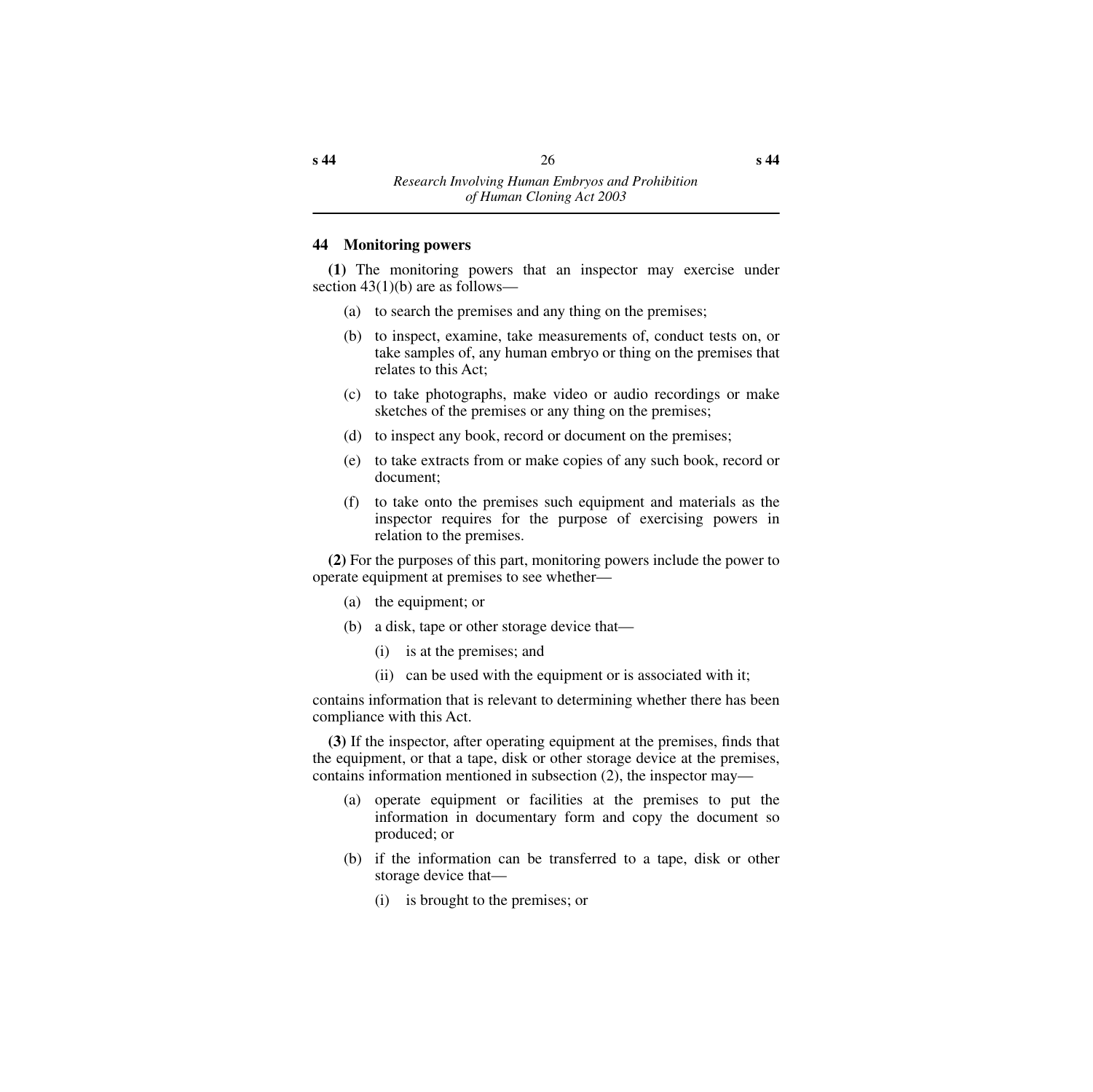(ii) is at the premises and the use of which has been agreed to in writing by the occupier of the premises;

operate the equipment or other facilities to copy the information to the storage device, and remove the storage device from the premises.

#### <span id="page-28-0"></span>**45 Power to secure**

If an inspector, during a search of premises, believes on reasonable grounds that there is at the premises a human embryo or a thing that may afford evidence of the commission of an offence against this Act, the monitoring powers include securing the embryo or thing pending the obtaining of a warrant by anyone to seize it.

#### <span id="page-28-1"></span>**46 Inspector must produce identity card on request**

An inspector is not entitled to exercise any powers under this part in relation to premises if—

- (a) the occupier of the premises has required the inspector to produce his or her identity card for inspection by the occupier; and
- (b) the inspector fails to comply with the requirement.

#### <span id="page-28-2"></span>**47 Consent**

**(1)** Before obtaining the consent of a person for the purposes of section  $43(2)(a)$ , the inspector must inform the person that he or she may refuse consent.

**(2)** An entry of an inspector by virtue of the consent of a person is not lawful unless the person voluntarily consented to the entry.

#### <span id="page-28-3"></span>**48 Compensation for damage**

**(1)** The owner of equipment or other facilities is entitled to compensation for damage to the equipment or other facilities if—

(a) the damage was caused to the equipment or other facilities as a result of it being operated by an inspector as mentioned in this part; and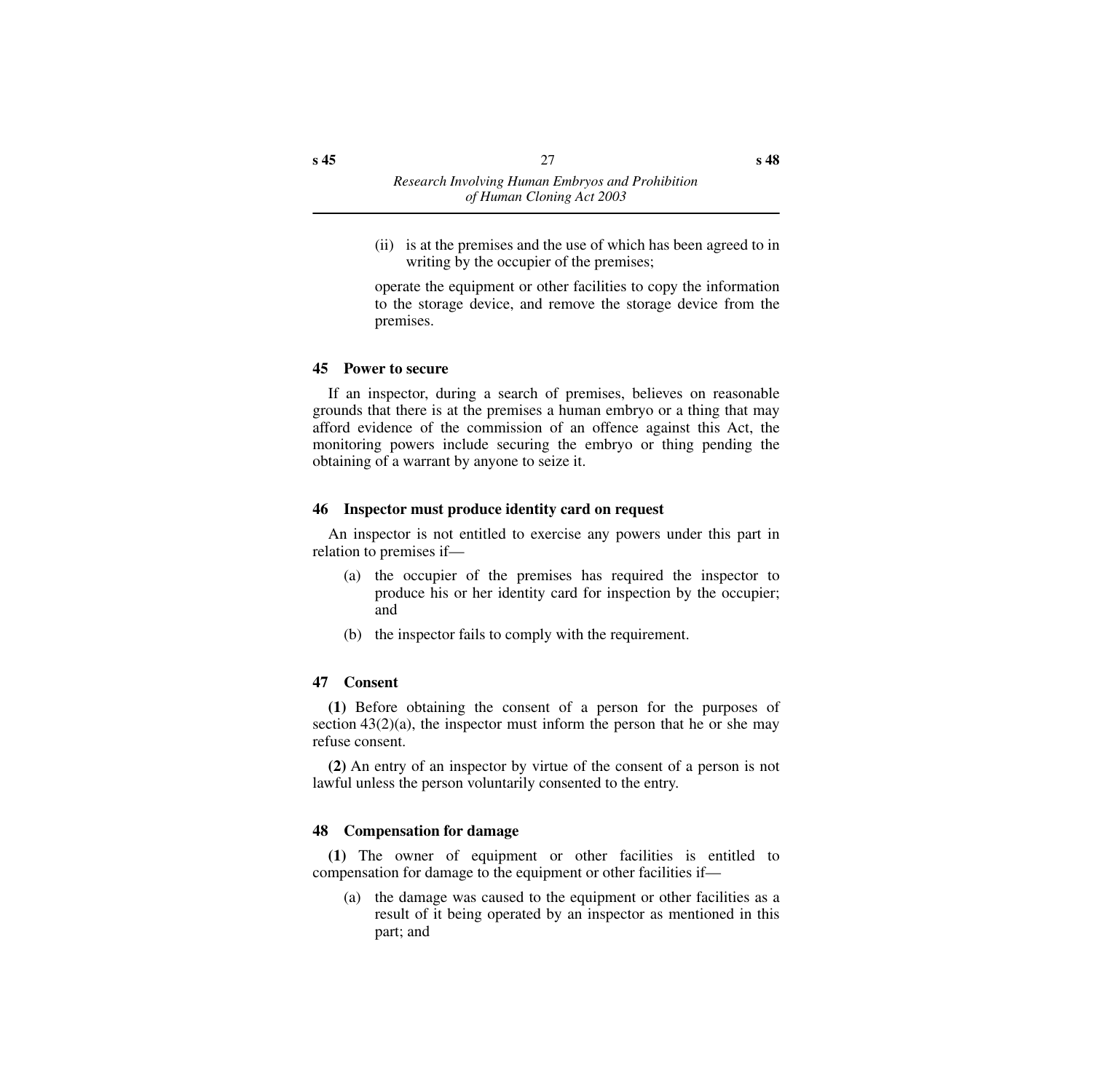(b) the damage was caused as a result of insufficient care being exercised by the inspector operating the equipment or other facilities.

**(2)** In determining the amount of compensation payable, regard is to be had to whether the occupier of the premises and his or her employees and agents, if they were available at the time, had provided any warning or guidance as to the operation of the equipment or other facilities that was appropriate in the circumstances.

## **PART 5—MISCELLANEOUS**

## *Division 1—Review of Act*

#### <span id="page-29-2"></span><span id="page-29-1"></span><span id="page-29-0"></span>**49 Review of operation of Act**

**(1)** The Minister must cause a review of the operation of this Act to be undertaken as soon as possible after the second anniversary of the date this section commences.<sup>5</sup>

**(2)** The review must cover the scope and operation of parts 2 and 3 of this Act taking into account the following—

- (a) developments in technology in relation to assisted reproductive technology;
- (b) developments in medical research and scientific research and the potential therapeutic applications of such research;
- (c) community standards;
- (d) the applicability of establishing a National Stem Cell Bank.

**(3)** The review of this Act may be undertaken as part of the reviews of the Commonwealth Act and the *Prohibition of Human Cloning Act 2002* (Cwlth) mentioned in the Commonwealth Act, section 47.

<sup>5</sup> Section 49 commenced 5 December 2003 (see 2003 SL No. 309).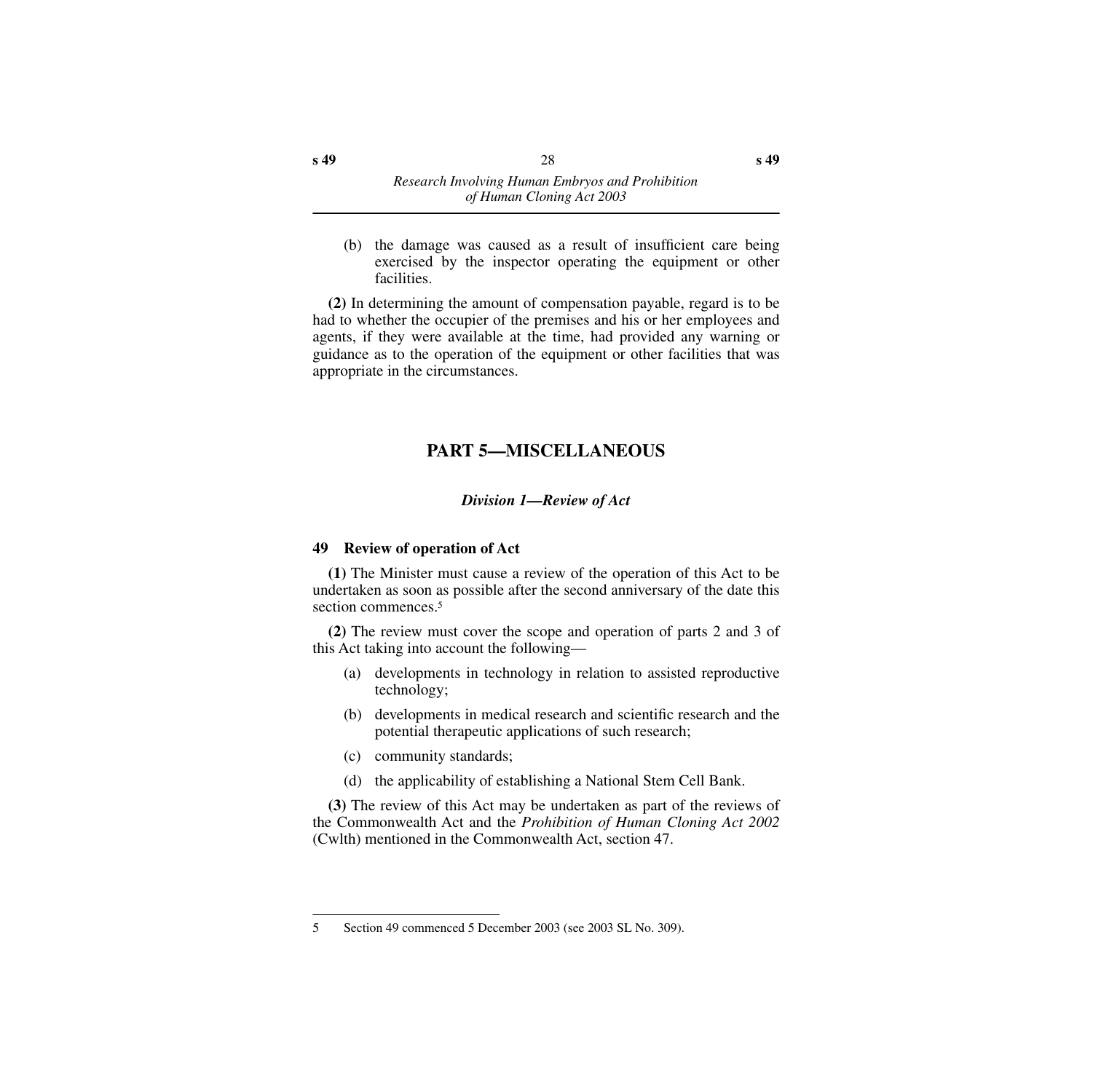## *Division 2—Matters about offences*

## <span id="page-30-1"></span><span id="page-30-0"></span>**50 Attempts to commit offences against this Act**

**(1)** A person who attempts to commit an offence against this Act commits an offence.

Maximum penalty—the maximum penalty for committing the offence attempted to be committed.

**(2)** The Criminal Code, section 4,6 applies to subsection (1).

## <span id="page-30-2"></span>**51 Crimes and summary offences**

**(1)** The following offences are crimes—

- (a) an offence mentioned in part 2 or in part 3, division  $2$ ;<sup>7</sup>
- (b) an offence against section  $50(1)$ , if the offence attempted to be committed is a crime.
- **(2)** The offender can not be arrested without warrant.
- **(3)** Any other offence against this Act is a summary offence.

## <span id="page-30-3"></span>**52 Limitation on time for starting summary proceedings**

A proceeding for a summary offence against this Act by way of summary proceeding under the *Justices Act 1886* must start—

- (a) within 1 year after the commission of the offence; or
- (b) within 6 months after the offence comes to the complainant's knowledge, but within 2 years after the commission of the offence.

<sup>6</sup> Criminal Code, section 4 (Attempts to commit offences)

<sup>7</sup> Part 2 (Prohibited practices) or 3 (Regulation of certain uses involving excess ART embryos), Division 2 (Offences)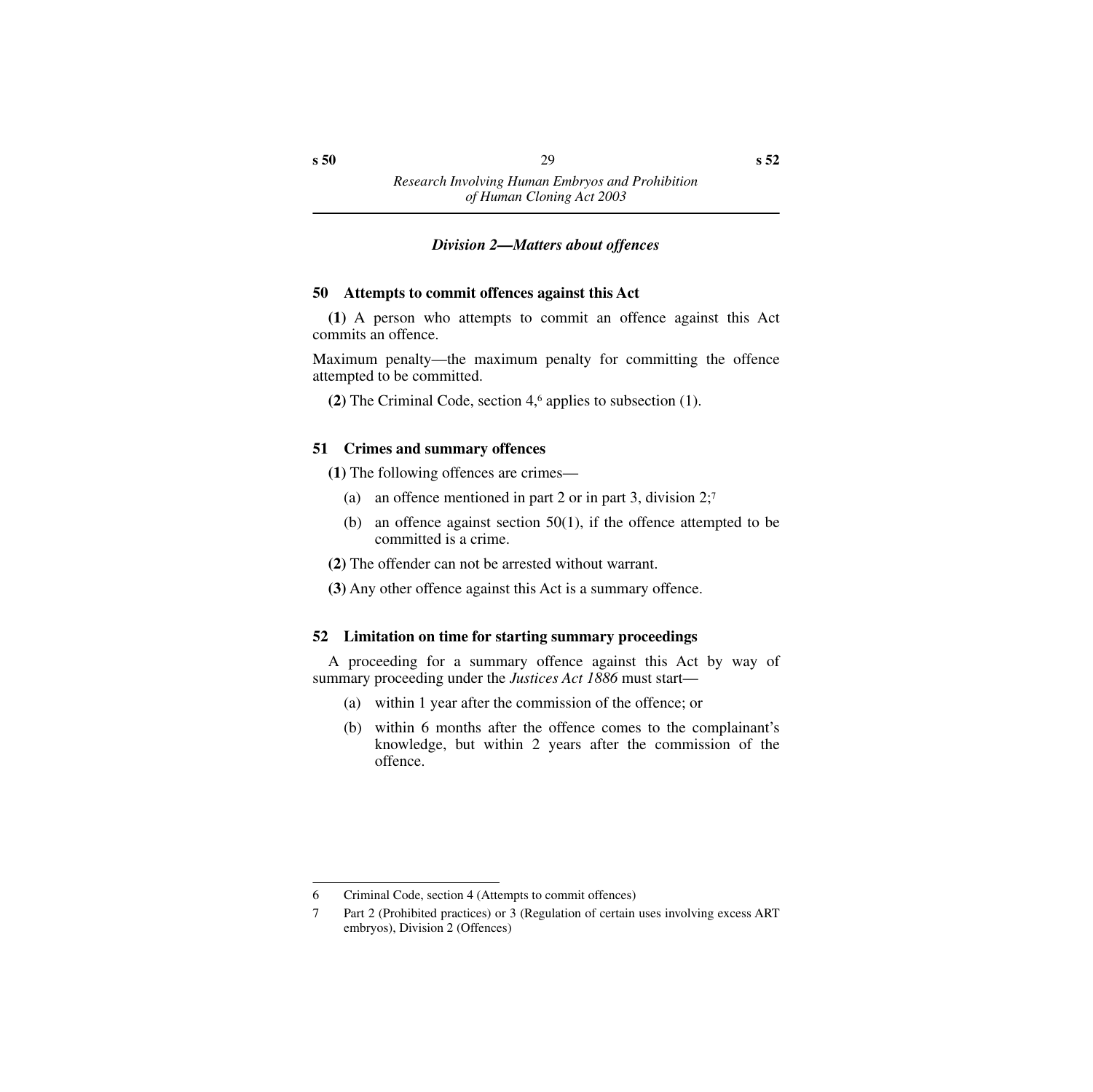#### *Division 3—Regulations*

#### <span id="page-31-1"></span><span id="page-31-0"></span>**53 Regulation-making power**

<span id="page-31-2"></span>The Governor in Council may make regulations under this Act.

## *PART 6—AMENDMENT OF ACTS8*

*Division 1—Amendment of this Act*

## <span id="page-31-4"></span><span id="page-31-3"></span>*54 Act amended in div 1*

*This division amends this Act.*

#### <span id="page-31-5"></span>*55 Amendment of various sections*

*(1) Sections 29(3)(b) and 32(1)(c) and (3) omit. (2) Section 32(6), ', (2) and (3)' omit, insert— 'and (2)'.*

<sup>8</sup> Part 6, division 1 (sections 54–55) had not commenced on or before the reprint date.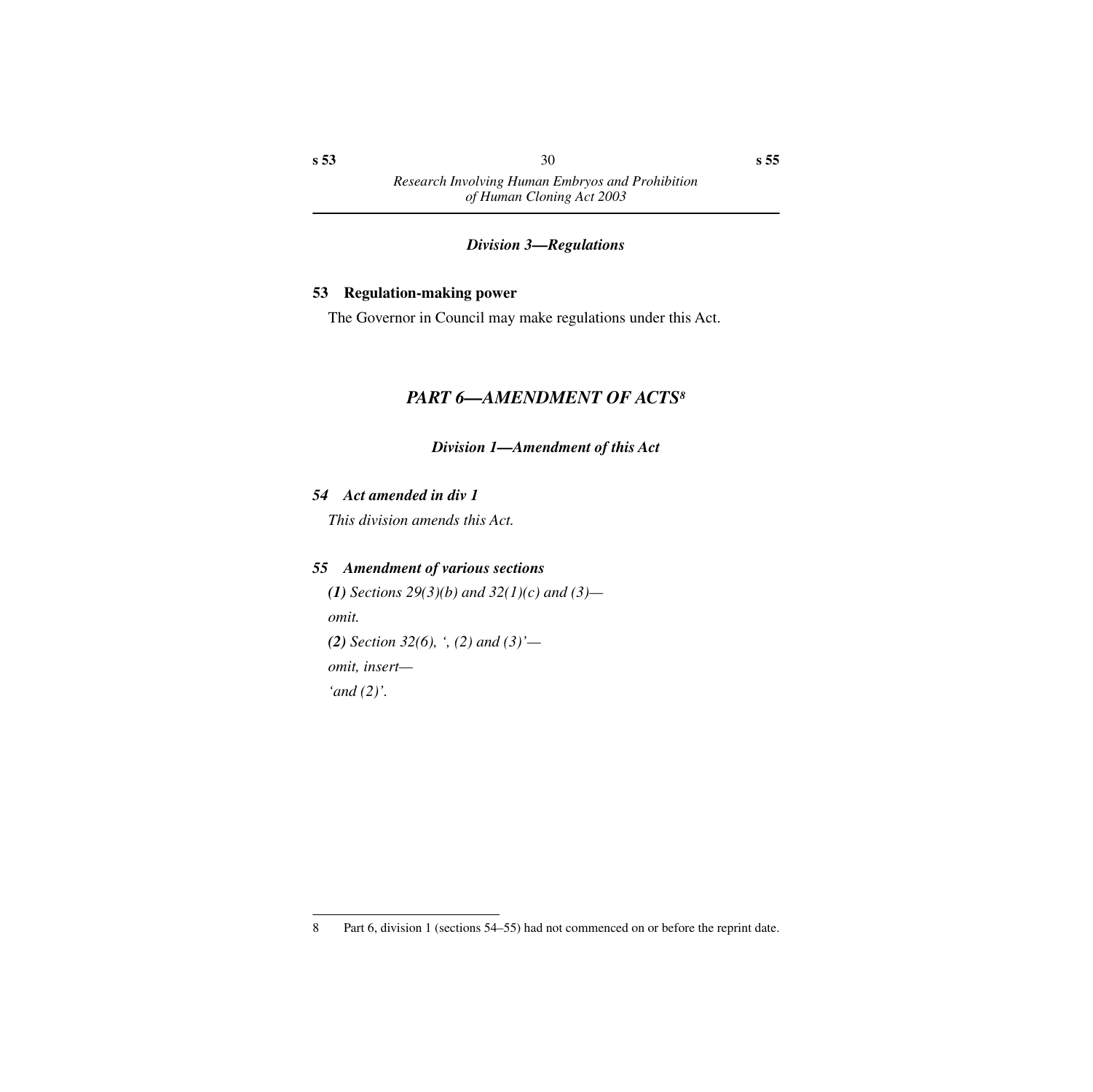## **SCHEDULE**

## **DICTIONARY**

section  $5(1)$ 

<span id="page-32-1"></span><span id="page-32-0"></span>**"accredited ART centre"**, for part 3, see section 21.

**"Administrative Appeals Tribunal"**, for part 3, division 6, see section 39.

**"animal"** does not include a human.

**"chimeric embryo"** means—

- (a) a human embryo into which a cell, or any component part of a cell, of an animal has been introduced; or
- (b) a thing declared under a regulation to be a chimeric embryo.
- **"Commonwealth Act"** means the *Research Involving Human Embryos Act 2002* (Cwlth).

**"Commonwealth authority"** means the following—

- (a) a body corporate established for a public purpose by or under an Act of the Commonwealth;
- (b) a company in which a controlling interest is held by any 1 of the following persons, or by 2 or more of the following persons together—
	- (i) the Commonwealth;
	- (ii) a body covered by paragraph (a);
	- (iii) a body covered by subparagraph (i) or (ii).

**"confidential commercial information"**, for part 3, see section 21.

**"corresponding State law"** see the Commonwealth Act, section 7(1).

**"decision"**, for part 3, division 6, see section 39.

**"disclose"**, for part 3, see section 21.

- **"eligible person"**, for part 3, division 6, see section 39.
- **"excess ART embryo"**, for part 3, see section 21.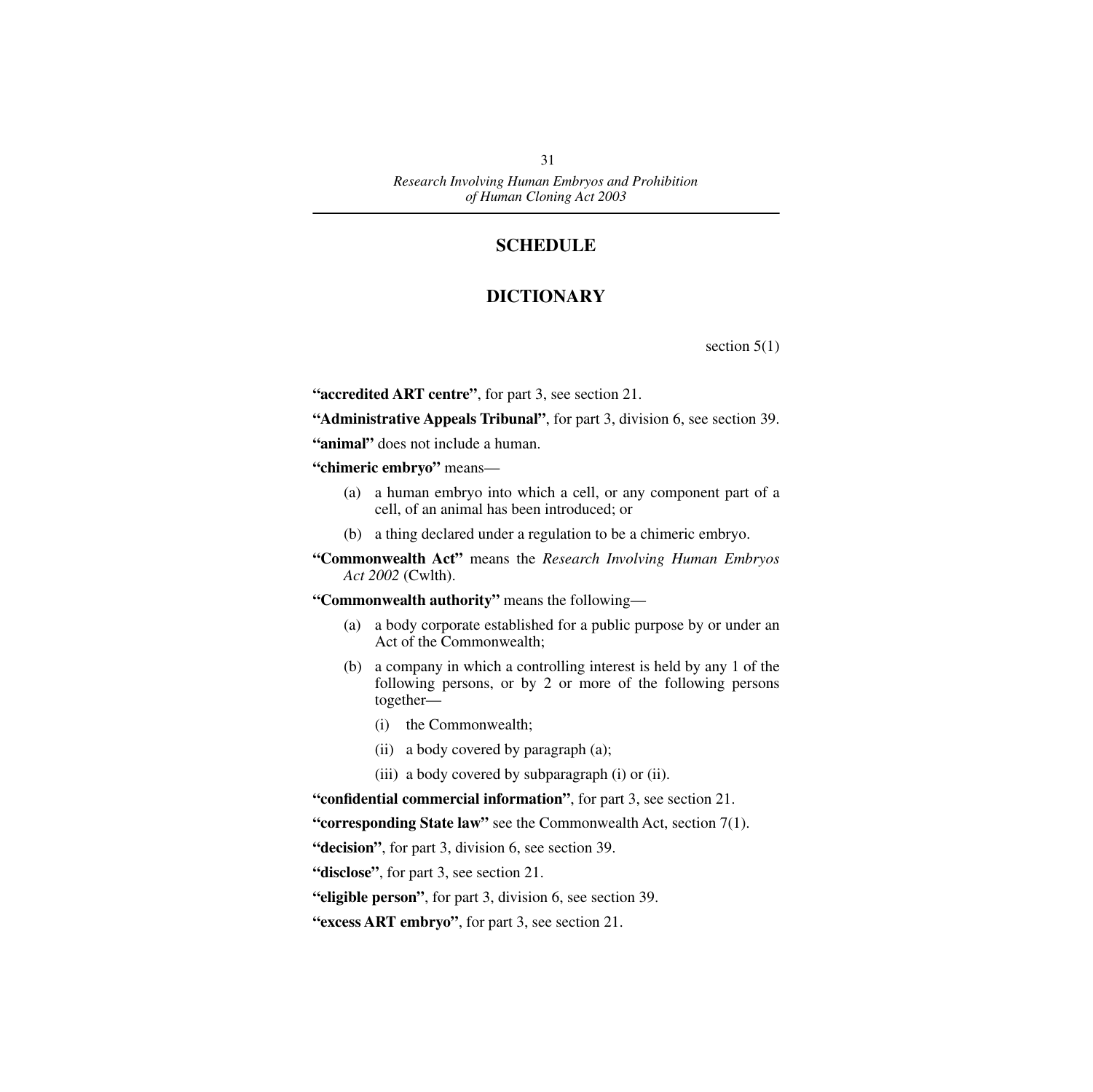#### SCHEDULE (continued)

**"HREC"**, for part 3, see section 21.

- **"human embryo"** means a live embryo that has a human genome or an altered human genome and that has been developing for less than 8 weeks since the appearance of 2 pro-nuclei or the initiation of its development by other means.
- **"human embryo clone"** means a human embryo that is a genetic copy of another living or dead human, but does not include a human embryo created by the fertilisation of a human egg by human sperm.

**"human sperm"** includes human spermatids.

**"hybrid embryo"** means—

- (a) an embryo created by the fertilisation of a human egg by animal sperm; or
- (b) an embryo created by the fertilisation of an animal egg by human sperm; or
- (c) a human egg into which the nucleus of an animal cell has been introduced; or
- (d) an animal egg into which the nucleus of a human cell has been introduced; or
- (e) a thing declared under a regulation to be a hybrid embryo.

**"inspector"** means a person appointed as an inspector under section 41(1).

**"licence"**, for part 3, see section 21.

- **"NHMRC Licensing Committee"** means the committee established by the Commonwealth Act, section 13.
- **"precursor cell"** means a cell that has the potential to develop into a human egg or human sperm.
- **"proper consent"**, for part 3, see section 21.
- **"reckless"** see section 6.
- **"relevant State body"**, for part 3, see section 21.
- **"responsible person"**, for part 3, see section 21.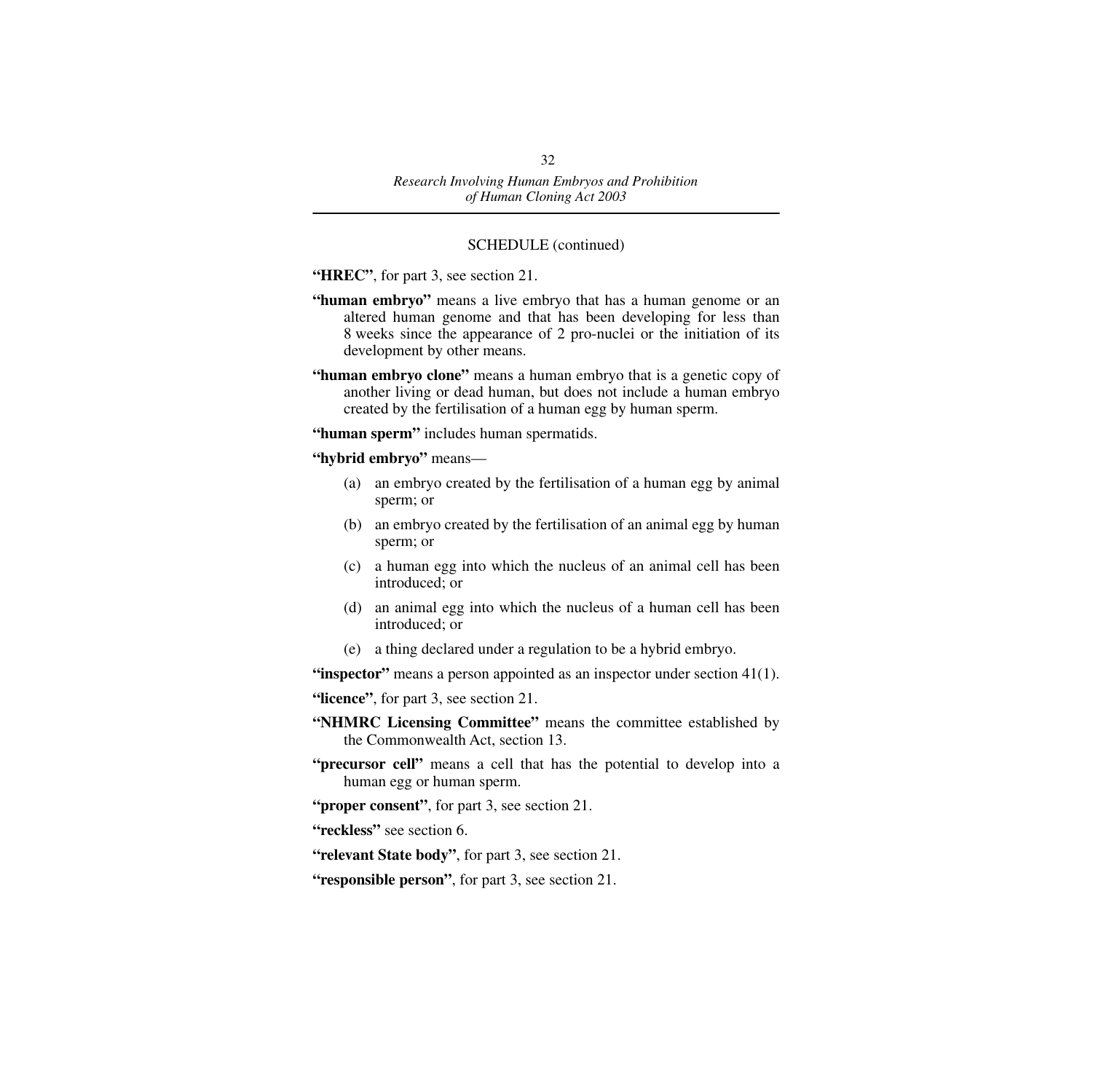#### SCHEDULE (continued)

- **"spouse"**, in relation to a person, includes a person who, although not legally married to the person, is living with the person as the person's spouse on a bona fide domestic basis.
- **"State"** includes the Australian Capital Territory and the Northern Territory.
- **"the NHMRC"** means the National Health and Medical Research Council established by the *National Health and Medical Research Council Act 1992* (Cwlth).
- **"woman"** means a female human.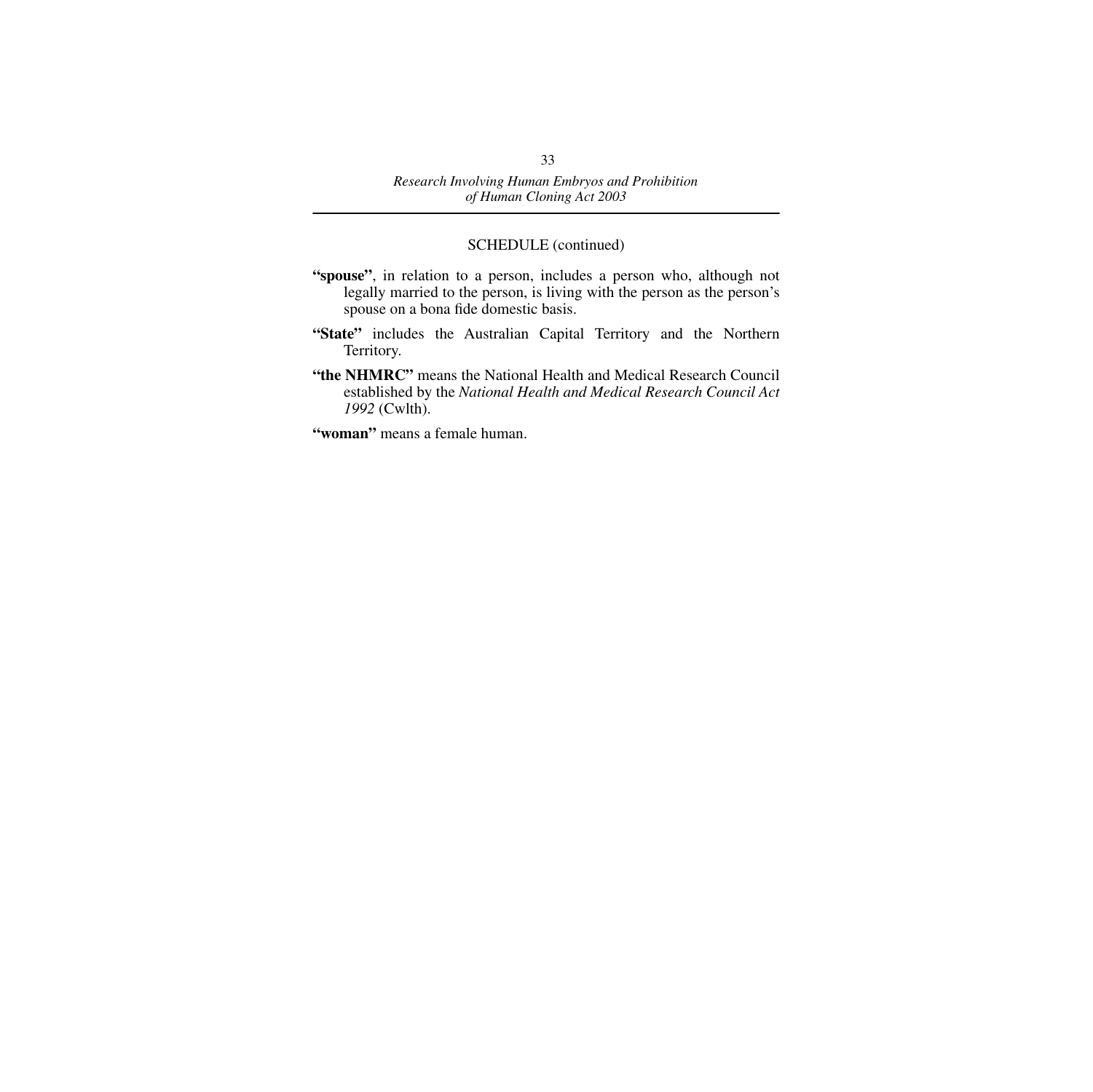## **ENDNOTES**

## <span id="page-35-1"></span><span id="page-35-0"></span>**1 Index to endnotes**

| $\Gamma$ age |  |
|--------------|--|
|              |  |
|              |  |
|              |  |
|              |  |
|              |  |

 $D<sub>2</sub>$ 

## <span id="page-35-2"></span>**2 Date to which amendments incorporated**

This is the reprint date mentioned in the Reprints Act 1992, section 5(c). However, no amendments have commenced operation on or before that day. Future amendments of the Research Involving Human Embryos and Prohibition of Human Cloning Act 2003 may be made in accordance with this reprint under the Reprints Act 1992, section 49.

## <span id="page-35-3"></span>**3 Key**

**Key to abbreviations in list of legislation and annotations**

| <b>Key</b> |     | <b>Explanation</b>                  | Key        |     | <b>Explanation</b>                           |
|------------|-----|-------------------------------------|------------|-----|----------------------------------------------|
| AIA        | $=$ | <b>Acts Interpretation Act 1954</b> | (prev)     | $=$ | previously                                   |
| amd        | $=$ | amended                             | proc       | $=$ | proclamation                                 |
| amdt       | $=$ | amendment                           | prov       | $=$ | provision                                    |
| ch         | $=$ | chapter                             | рt         | $=$ | part                                         |
| def        | $=$ | definition                          | pubd       | $=$ | published                                    |
| div        | $=$ | division                            | R[X]       |     | $=$ Reprint No.[X]                           |
| exp        | Ξ   | expires/expired                     | RA.        |     | <b>Reprints Act 1992</b>                     |
| gaz        | $=$ | gazette                             | reloc      | $=$ | relocated                                    |
| hdg        | Ξ   | heading                             | renum      |     | renumbered                                   |
| ins        | $=$ | inserted                            | rep        | $=$ | repealed                                     |
| lap        | $=$ | lapsed                              | (retro)    | $=$ | retrospectively                              |
| notfd      | $=$ | notified                            | rv         |     | revised edition                              |
| o in c     | $=$ | order in council                    | s          | $=$ | section                                      |
| om         | $=$ | omitted                             | sch        | $=$ | schedule                                     |
| orig       | $=$ | original                            | sdiv       | $=$ | subdivision                                  |
| p          | =   | page                                | SIA.       | $=$ | <b>Statutory Instruments Act 1992</b>        |
| para       | Ξ   | paragraph                           | <b>SIR</b> | $=$ | <b>Statutory Instruments Regulation 2002</b> |
| prec       | $=$ | preceding                           | SL         | $=$ | subordinate legislation                      |
| pres       | $=$ | present                             | sub        | $=$ | substituted                                  |
| prev       | $=$ | previous                            | unnum      | $=$ | unnumbered                                   |